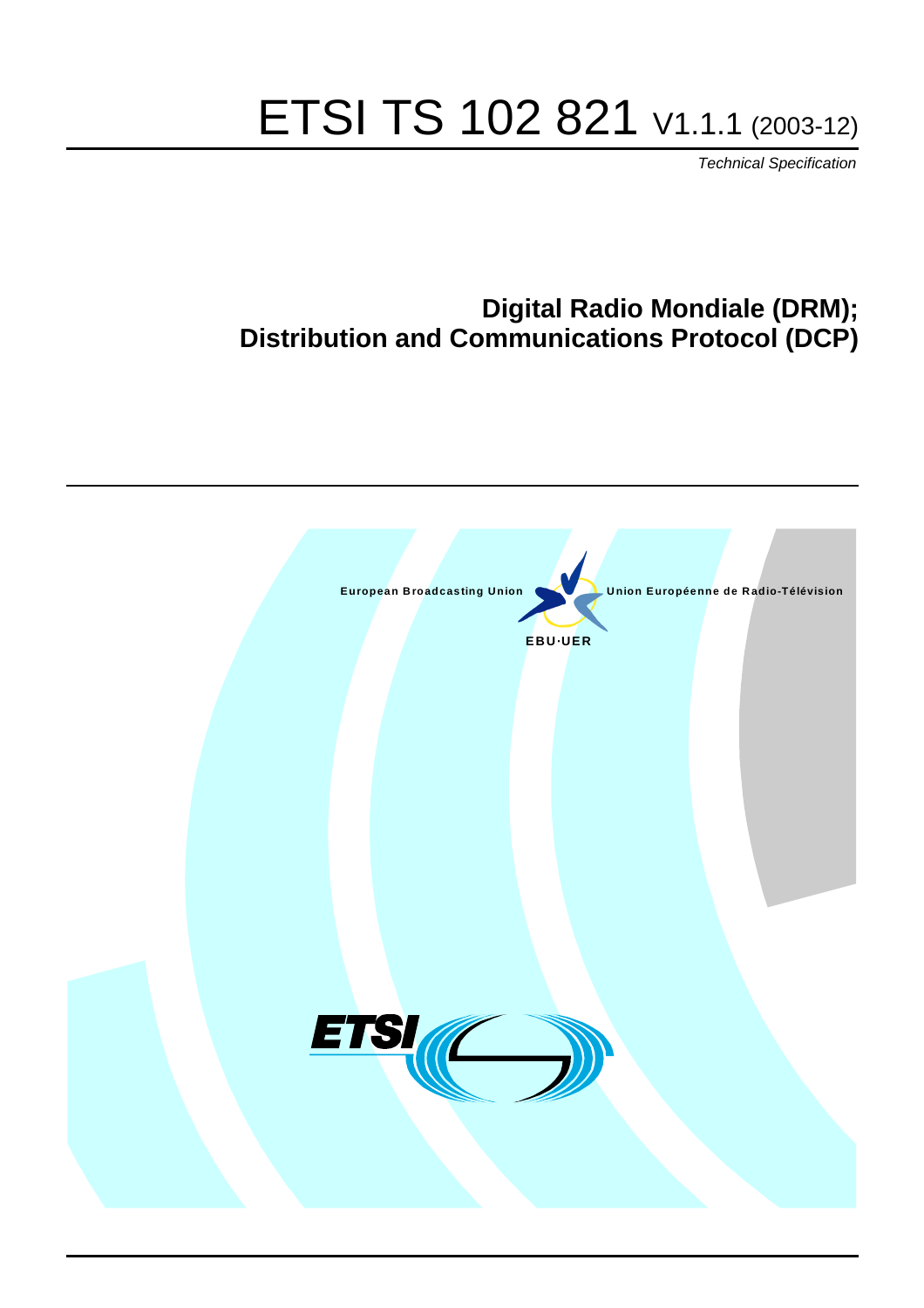Reference DTS/JTC-DRM-05

Keywords broadcasting, digital, DRM, radio

#### **ETSI**

#### 650 Route des Lucioles F-06921 Sophia Antipolis Cedex - FRANCE

Tel.: +33 4 92 94 42 00 Fax: +33 4 93 65 47 16

Siret N° 348 623 562 00017 - NAF 742 C Association à but non lucratif enregistrée à la Sous-Préfecture de Grasse (06) N° 7803/88

#### **Important notice**

Individual copies of the present document can be downloaded from: [http://www.etsi.org](http://www.etsi.org/)

The present document may be made available in more than one electronic version or in print. In any case of existing or perceived difference in contents between such versions, the reference version is the Portable Document Format (PDF). In case of dispute, the reference shall be the printing on ETSI printers of the PDF version kept on a specific network drive within ETSI Secretariat.

Users of the present document should be aware that the document may be subject to revision or change of status. Information on the current status of this and other ETSI documents is available at <http://portal.etsi.org/tb/status/status.asp>

> If you find errors in the present document, send your comment to: [editor@etsi.org](mailto:editor@etsi.org)

#### **Copyright Notification**

No part may be reproduced except as authorized by written permission. The copyright and the foregoing restriction extend to reproduction in all media.

> © European Telecommunications Standards Institute 2003. © European Broadcasting Union 2003. All rights reserved.

**DECT**TM, **PLUGTESTS**TM and **UMTS**TM are Trade Marks of ETSI registered for the benefit of its Members. **TIPHON**TM and the **TIPHON logo** are Trade Marks currently being registered by ETSI for the benefit of its Members. **3GPP**TM is a Trade Mark of ETSI registered for the benefit of its Members and of the 3GPP Organizational Partners.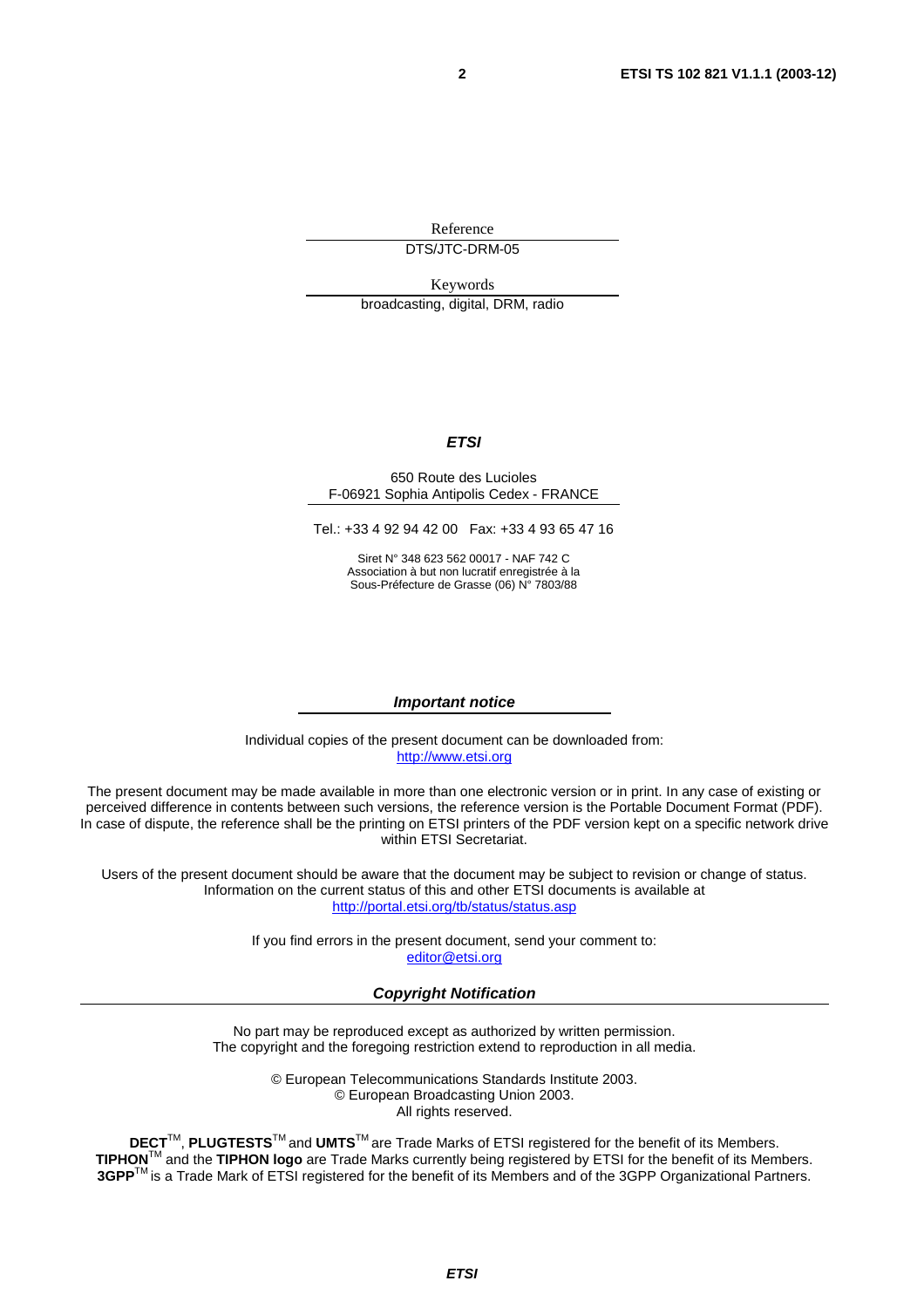# Contents

| 1                          |                             |  |
|----------------------------|-----------------------------|--|
| 2                          |                             |  |
| 3                          |                             |  |
| 3.1                        |                             |  |
| 3.2                        |                             |  |
| 3.3<br>3.4                 |                             |  |
| 4                          |                             |  |
| 4.1                        |                             |  |
| 4.2                        |                             |  |
| 4.2.1                      |                             |  |
| 5                          |                             |  |
| 5.1<br>5.1.1               |                             |  |
| 5.2                        |                             |  |
| 5.2.1                      |                             |  |
| 5.2.2                      |                             |  |
| 5.2.2.1                    |                             |  |
| 5.2.2.1.1<br>5.2.2.2       |                             |  |
|                            |                             |  |
| 6<br>6.1                   |                             |  |
| 6.2                        |                             |  |
|                            |                             |  |
| 7<br>7.1                   |                             |  |
| 7.2                        |                             |  |
| 7.2.1                      |                             |  |
| 7.2.2                      |                             |  |
| 7.3                        |                             |  |
| 7.3.1                      |                             |  |
| 7.3.2<br>7.3.3             |                             |  |
| 7.4                        |                             |  |
| 7.4.1                      |                             |  |
| 7.4.2                      |                             |  |
| 7.4.3                      |                             |  |
| 7.4.4                      |                             |  |
|                            | <b>Annex A (normative):</b> |  |
|                            | <b>Annex B</b> (normative): |  |
| B.1                        |                             |  |
| <b>B.1.1</b>               |                             |  |
| B.2                        |                             |  |
|                            |                             |  |
| <b>B.3</b><br><b>B.3.1</b> |                             |  |
| B.3.1.1                    |                             |  |
|                            |                             |  |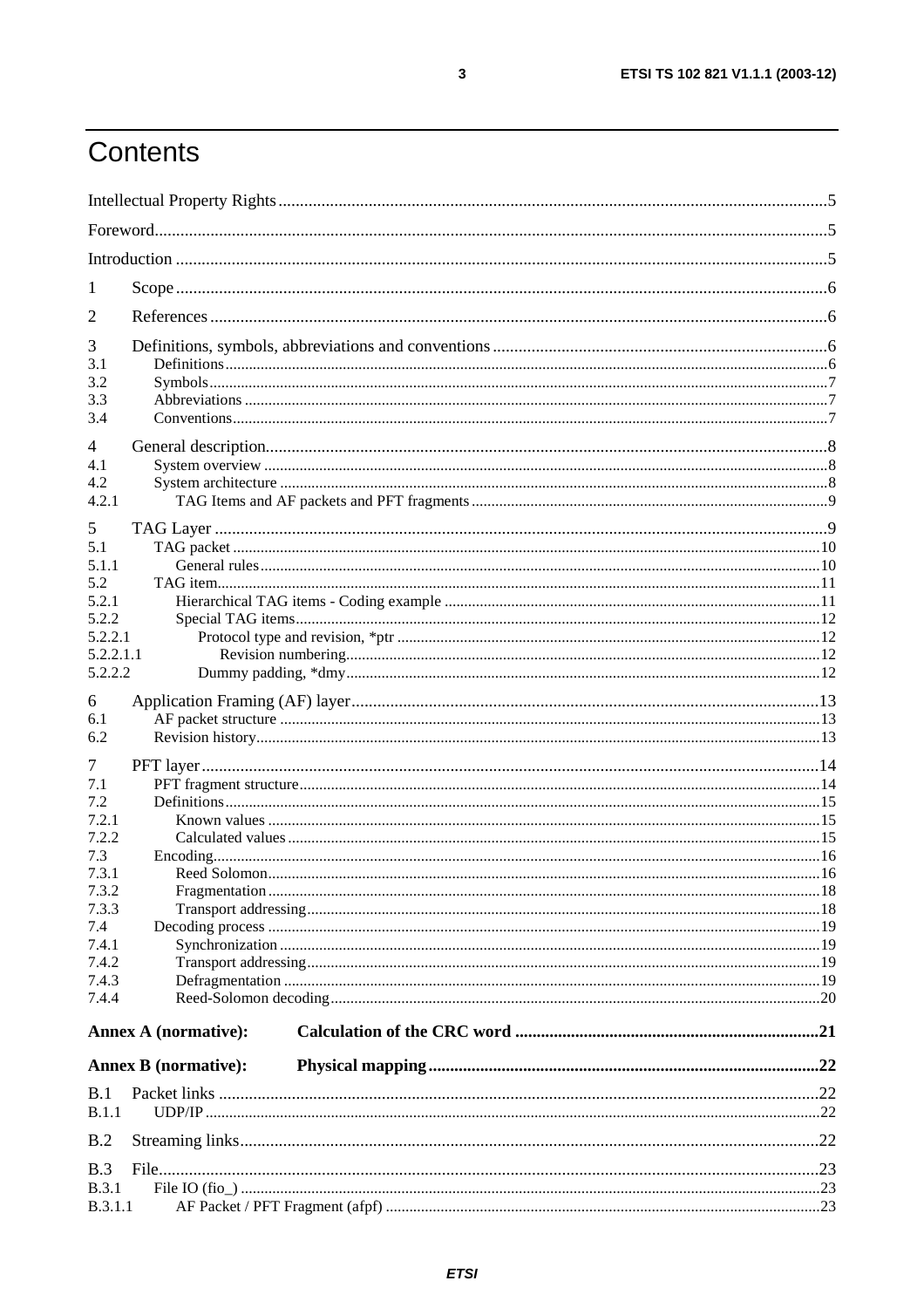$\overline{\mathbf{4}}$ 

 $B.3.1.2$ 

 $C.1$ 

 $C.2$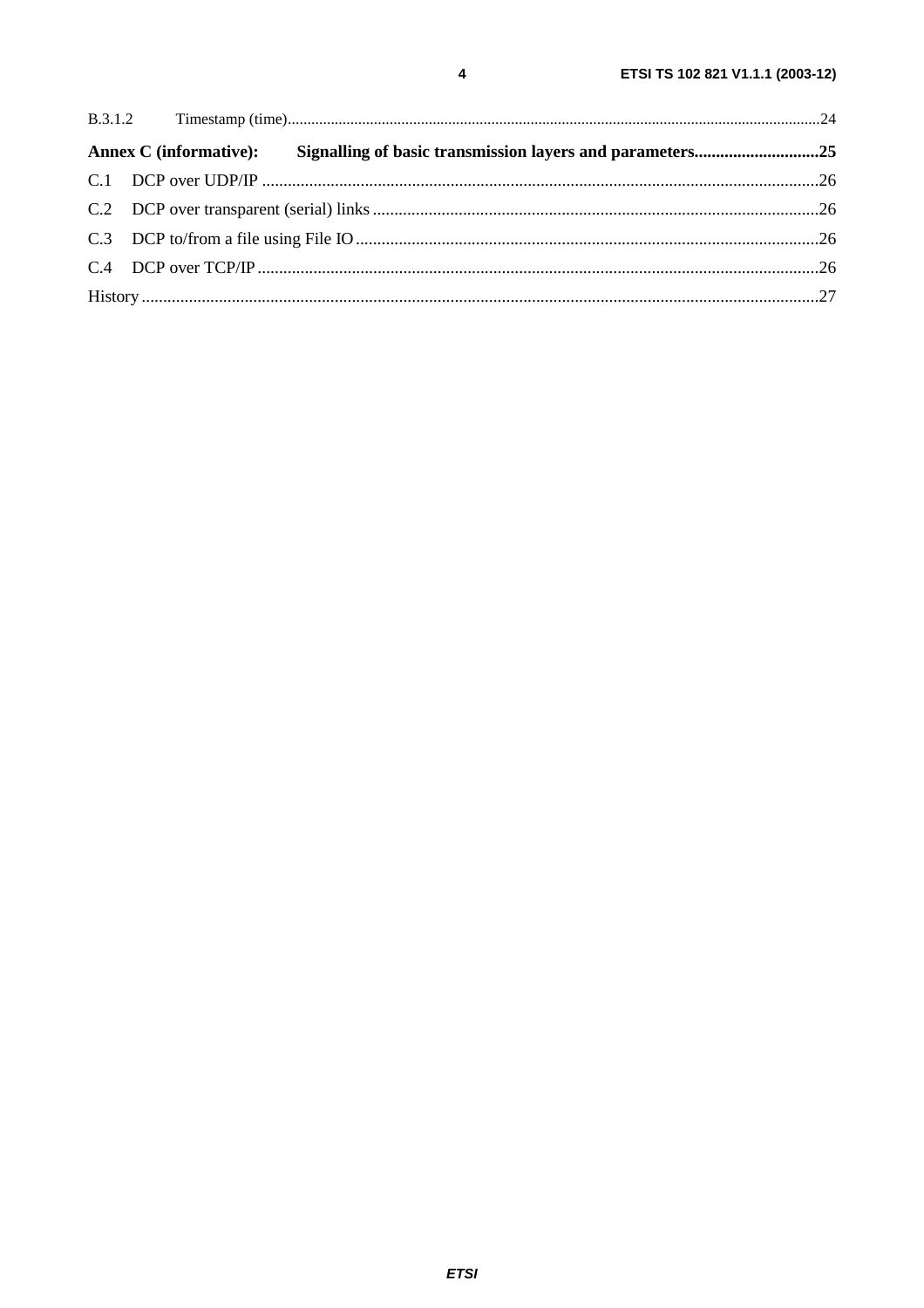# Intellectual Property Rights

IPRs essential or potentially essential to the present document may have been declared to ETSI. The information pertaining to these essential IPRs, if any, is publicly available for **ETSI members and non-members**, and can be found in ETSI SR 000 314: *"Intellectual Property Rights (IPRs); Essential, or potentially Essential, IPRs notified to ETSI in respect of ETSI standards"*, which is available from the ETSI Secretariat. Latest updates are available on the ETSI Web server ([http://webapp.etsi.org/IPR/home.asp\)](http://webapp.etsi.org/IPR/home.asp).

Pursuant to the ETSI IPR Policy, no investigation, including IPR searches, has been carried out by ETSI. No guarantee can be given as to the existence of other IPRs not referenced in ETSI SR 000 314 (or the updates on the ETSI Web server) which are, or may be, or may become, essential to the present document.

### Foreword

This Technical Specification (TS) has been produced by Joint Technical Committee (JTC) Broadcast of the European Broadcasting Union (EBU), Comité Européen de Normalisation ELECtrotechnique (CENELEC) and the European Telecommunications Standards Institute (ETSI).

NOTE: The EBU/ETSI JTC Broadcast was established in 1990 to co-ordinate the drafting of standards in the specific field of broadcasting and related fields. Since 1995 the JTC Broadcast became a tripartite body by including in the Memorandum of Understanding also CENELEC, which is responsible for the standardization of radio and television receivers. The EBU is a professional association of broadcasting organizations whose work includes the co-ordination of its members' activities in the technical, legal, programme-making and programme-exchange domains. The EBU has active members in about 60 countries in the European broadcasting area; its headquarters is in Geneva.

European Broadcasting Union CH-1218 GRAND SACONNEX (Geneva) Switzerland Tel: +41 22 717 21 11 Fax: +41 22 717 24 81

# Introduction

A large number of communications protocols have been developed to allow reliable exchange of data using a wide variety of different techniques. Some have relied on two-way communication to allow requests for re-tries of missing or corrupted messages, while others have relied on Forward Error Correcting codes such as Reed Solomon to rebuild the original message. Unfortunately most of the protocols are tightly coupled to the application they were originally developed for, do not scale well in multicast networks or are unsuitable for use over the uni-directional circuits often found in distribution systems. When the development of a distribution protocol for Digital Radio Mondiale broadcasts was considered, none of the available protocols was deemed suitable and so it was decided to develop a general purpose, low-level, reliable communications protocol suitable for both uni-directional and bi-directional data links which would meet the needs of DRM but would also hopefully be flexible enough to meet the needs of other applications as well.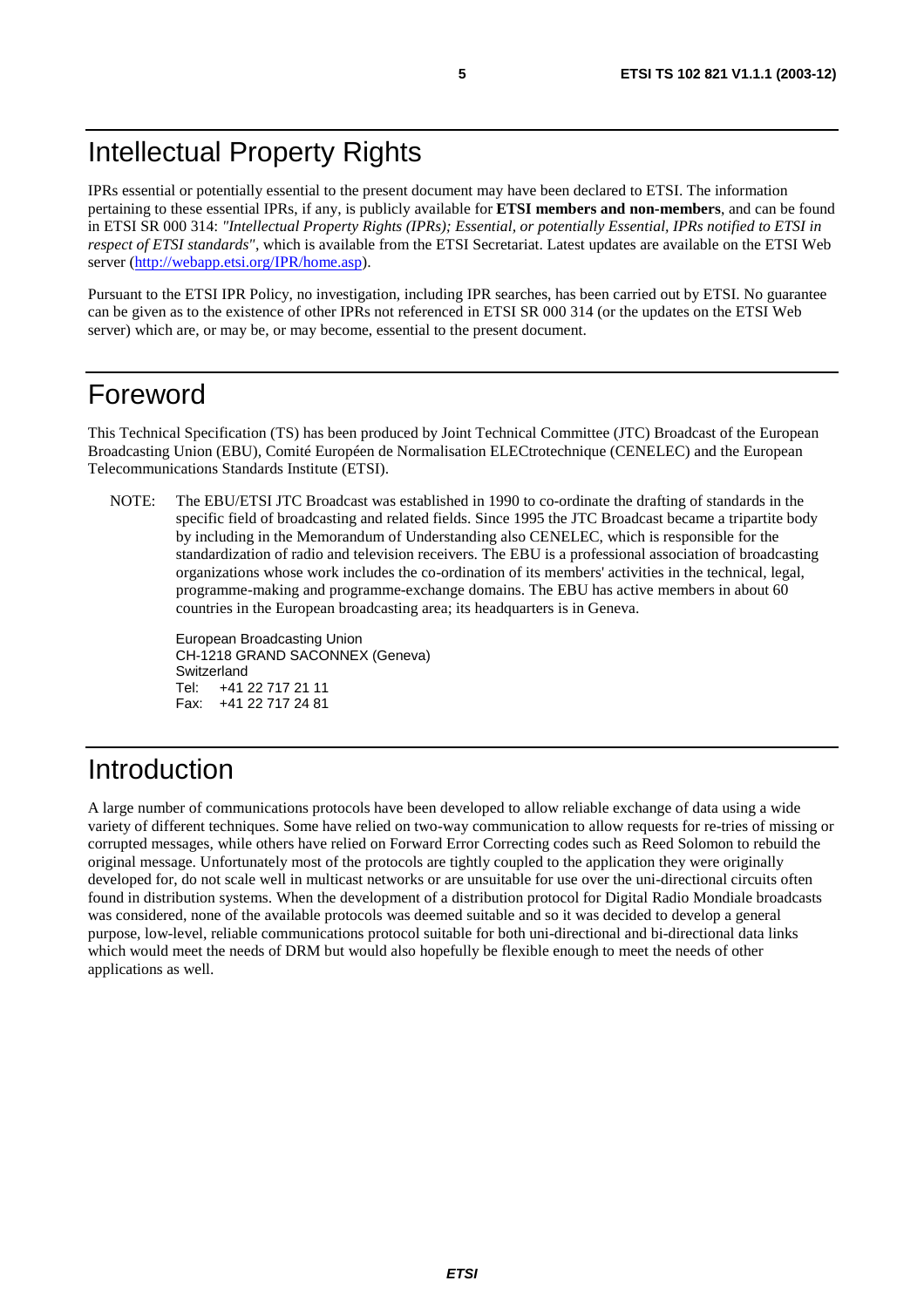### 1 Scope

The present document gives the specification for a general purpose distribution link suitable for multicasting data to many recipients using a uni-directional communications network.

# 2 References

The following documents contain provisions that, through reference in this text, constitute provisions of the present document.

- References are either specific (identified by date of publication and/or edition number or version number) or non-specific.
- For a specific reference, subsequent revisions do not apply.
- For a non-specific reference, the latest version applies.

Referenced documents that are not found to be publicly available in the expected location might be found at <http://docbox.etsi.org/Reference>.

[1] IETF RFC 2396: "Uniform Resource Identifiers (URI): Generic Syntax".

[2] IETF RFC 2718: "Guidelines for new URL Schemes".

# 3 Definitions, symbols, abbreviations and conventions

#### 3.1 Definitions

For the purposes of the present document, the following terms and definitions apply:

**AF Packet:** collection of TAG Items with a header carrying a cohesive and self-contained block of data

**application:** any DCP-based protocol (specified outside the scope of TS 102 281)

**Application Framing (AF):** layer of the DCP providing a logical grouping of a number of TAG Items

**byte:** collection of 8-bits

**Distribution and Communication Protocol (DCP):** transport layer communications protocol providing fragmentation, addressing and/or reliable data transmission over errored channels using a Reed Solomon code to provide Forward Error Correction

**TAG Item:** DCP elemental type combining in a single logical data the name, length and value of the data

**TAG Name:** name field within an individual TAG Item used to identify an individual piece of information

**TAG Packet:** collection of TAG Items with a header carrying a cohesive and self-contained block of data

**TAG Value:** payload of a TAG Item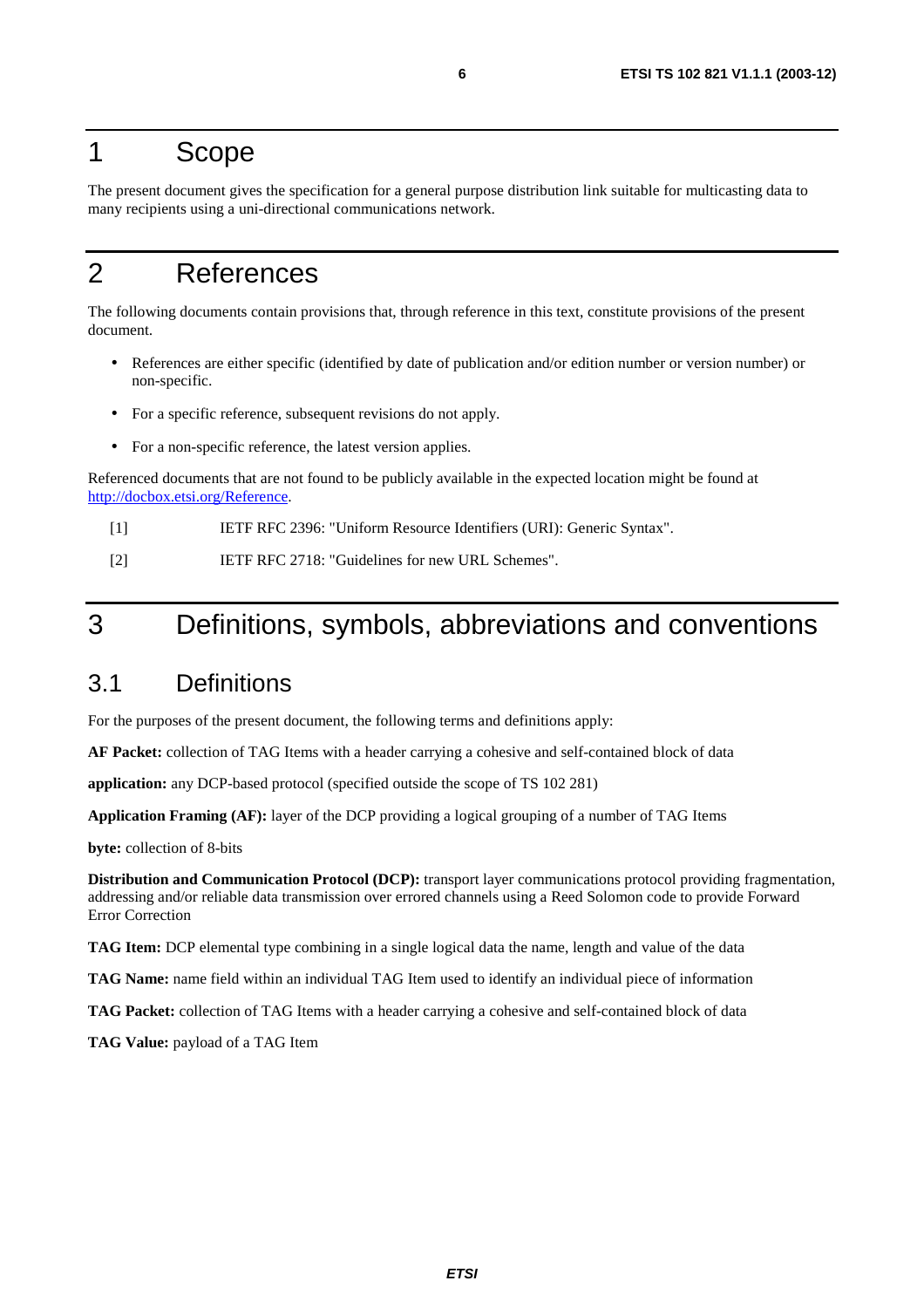### 3.2 Symbols

For the purposes of the present document, the following symbols apply:

| $N_{x}$         | The value N is expressed in radix x. The radix of x shall be decimal, thus $2A_{16}$ is the hexadecimal<br>representation of the decimal number 42. |
|-----------------|-----------------------------------------------------------------------------------------------------------------------------------------------------|
| $\vert x \vert$ | The smallest integral value numerically greater than $x$ . Sometimes known as the "ceiling" function.                                               |
| $\vert x \vert$ | The largest integral value numerically less than x. Sometimes known as the "floor" function.                                                        |
| $\chi$          | The result of dividing the value x by the value y.                                                                                                  |
|                 | $MIN{a, , z}$ The smallest value in the list.                                                                                                       |

### 3.3 Abbreviations

For the purposes of the present document, the following abbreviations apply:

| AF              | <b>Application Framing</b>                   |
|-----------------|----------------------------------------------|
| <b>CRC</b>      | Cyclic Redundancy Check                      |
| <b>DRM</b>      | Digital Radio Mondiale                       |
| <b>FEC</b>      | <b>Forward Error Correction</b>              |
| <b>IP</b>       | Internet Protocol                            |
| LS <sub>b</sub> | Least Significant bit                        |
| <b>LSB</b>      | Least Significant Byte                       |
| MSb             | Most Significant bit                         |
| <b>MSB</b>      | Most Significant Byte                        |
| <b>MTU</b>      | Maximum Transmit Unit                        |
| <b>PFT</b>      | Protection, Fragmentation and Transportation |
| <b>RS</b>       | Reed Solomon                                 |
| <b>TCP</b>      | <b>Transmission Control Protocol</b>         |
| <b>UDP</b>      | User Datagram Protocol                       |

### 3.4 Conventions

The order of bits and bytes within each description shall use the following notation unless otherwise stated:

- in figures, the bit or byte shown in the left hand position is considered to be first;
- in tables, the bit or byte shown in the left hand position is considered to be first;
- in byte fields, the Most Significant bit (MSb) is considered to be first and denoted by the higher number. For example, the MSb of a single byte is denoted " $b_7$ " and the Least Significant bit (LSb) is denoted " $b_0$ ";
- in vectors (mathematical expressions), the bit with the lowest index is considered to be first.

The order of transmission (MSb-first or LSb-first) shall be the conventional order for the physical link in use. Where both orders are common, MSb-first shall be used.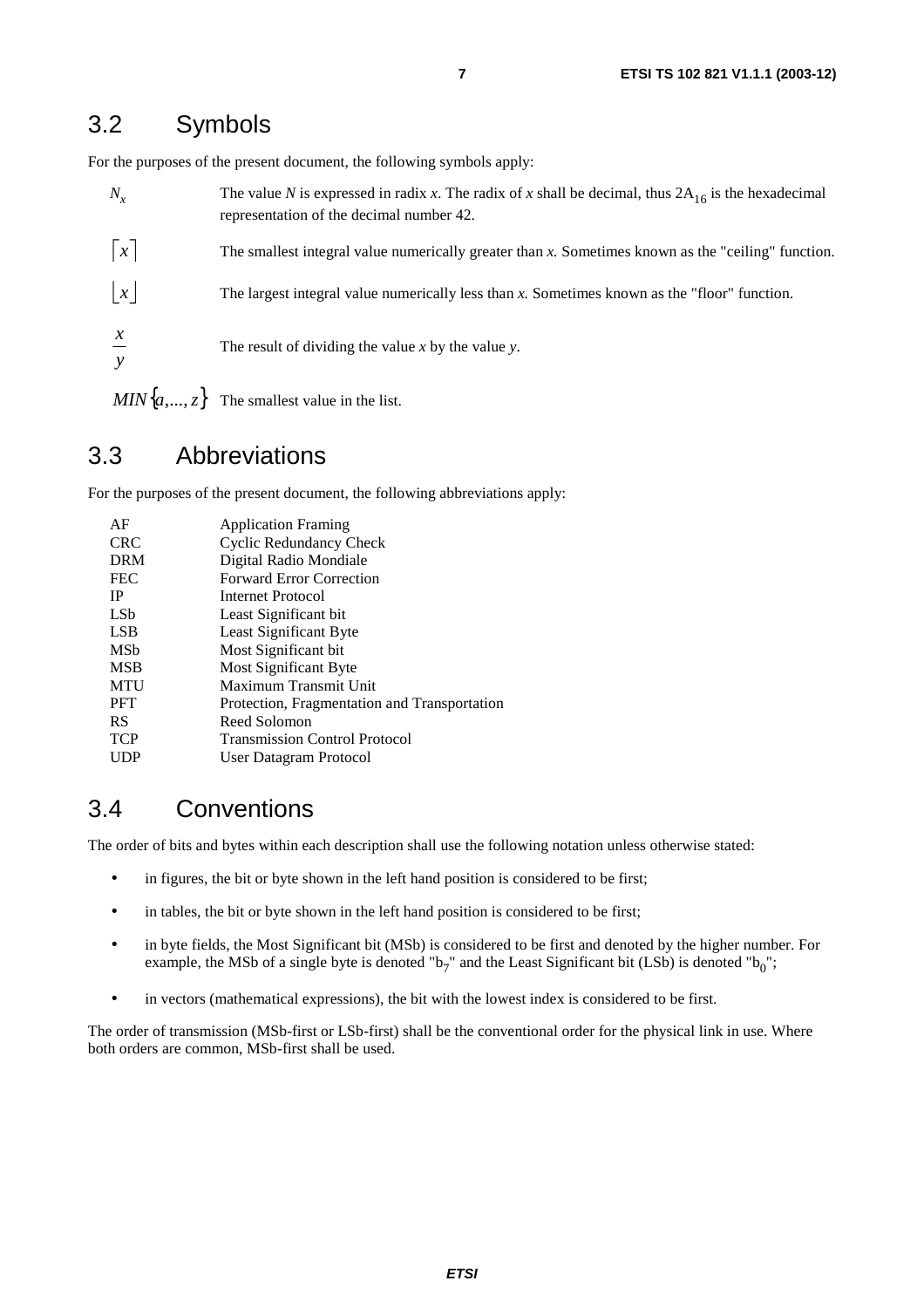# 4 General description

### 4.1 System overview

The Distribution and Communication Protocol is specifically designed to permit reliable multicast communication from a central server to a number of receivers. Errors on the communications link(s) can be detected and corrected using a Reed-Solomon Forward Error Correction code. As a result the communications links employed can be uni-directional, offering a potentially huge cost saving.

# 4.2 System architecture

The application data is carried from the server to the receiver through a number of layers as shown in figure 1. The data at each layer is encapsulated in a series of packets. The TAG layer encapsulates the elementary arbitrary length data items, while the AF Layer combines the elementary data into a cohesive block of related data. The optional PFT layer allows fragmentation of the potentially large AF packets, and adds the possibility of having addressing and FEC. The AF Packets or the PFT Fragments can then be transported by any one of a number of physical links, including (but not limited to) asynchronous serial, UDP/IP and even stored as a file on a disc. Some examples of the possible link layer options are shown in figure 2.



**Figure 1: DCP protocol stack** 

Although shown used with errored data links, the PFT layer is also helpful when using reliable data links which do not provide a transport addressing function.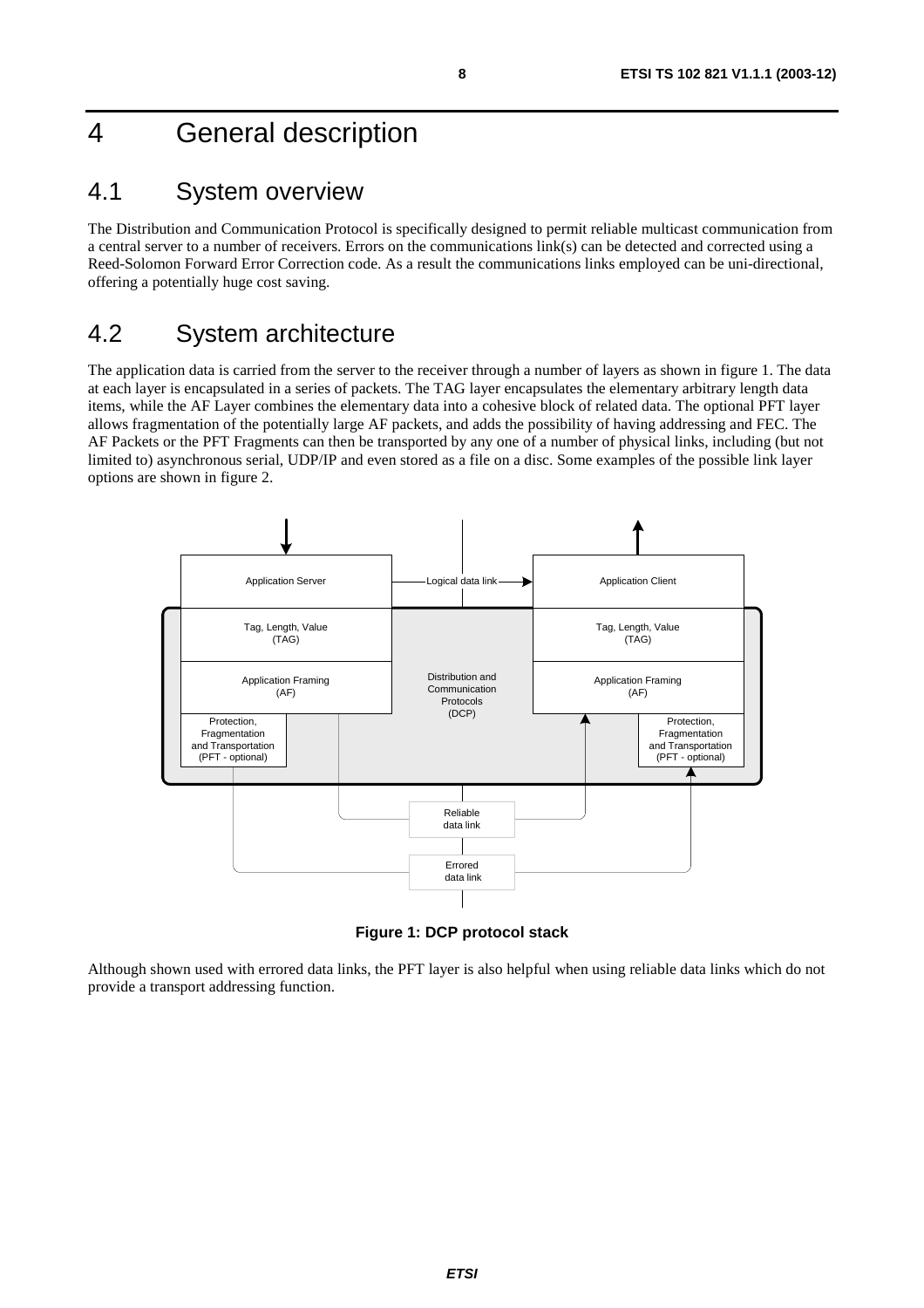

**Figure 2: Example DCP link layers** 

### 4.2.1 TAG Items and AF packets and PFT fragments

A very brief overview of the structure of the data at the various layers is shown in figure 3.



**Figure 3: TAG Items, AF packets and PFT fragments** 

# 5 TAG Layer

The TAG Layer forms the interface between the application and the DCP. Within the TAG Layer, TAG Items encapsulate individual data items. TAG Items are combined to form in a TAG Packet to form a logically cohesive block of data to the application. Thus to define a new application it is merely necessary to define a series of TAG Items and to impose any necessary limits on the features of the DCP, for example specifying that the PFT Layer shall always be used or that the physical link shall always be Ethernet, etc.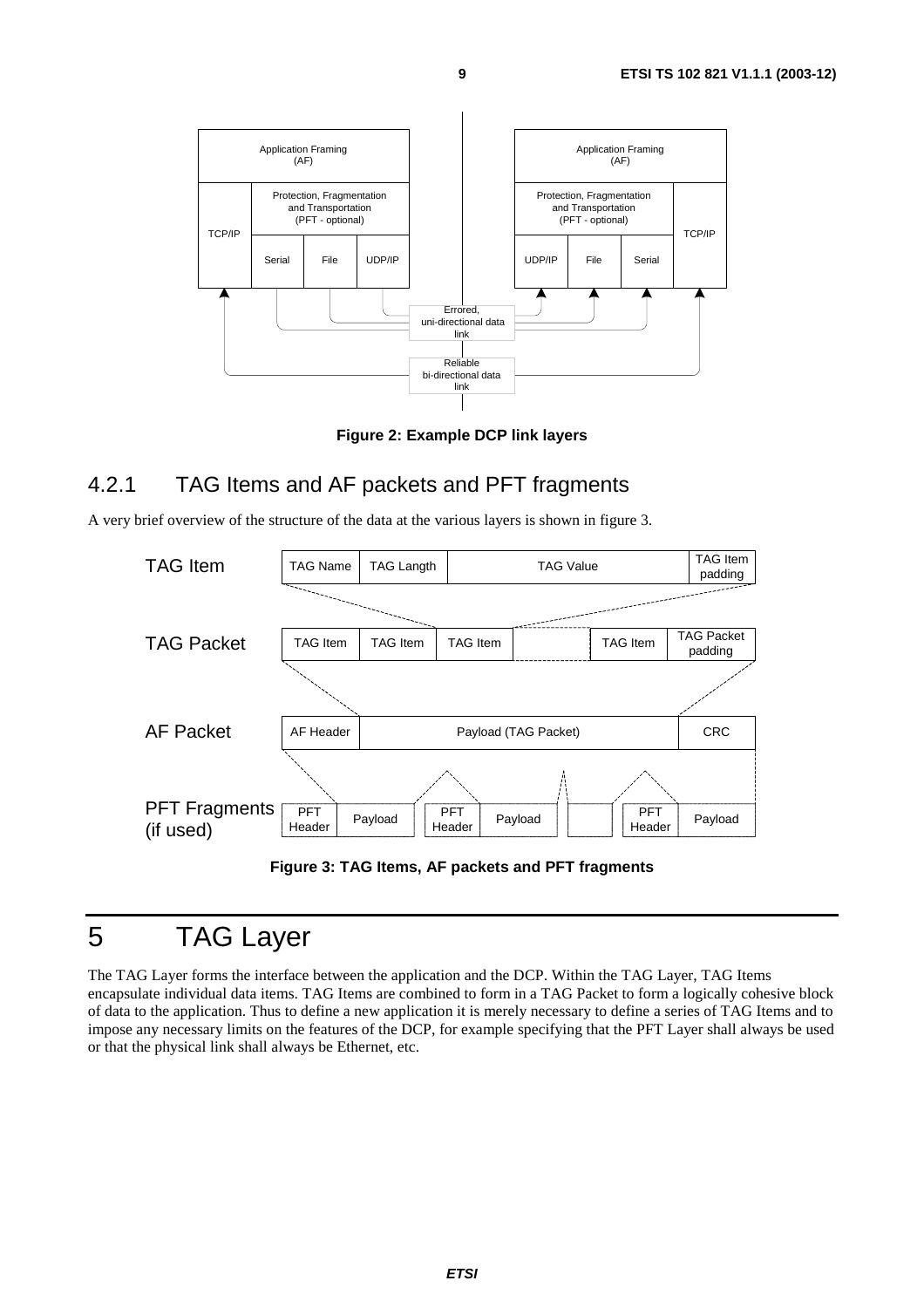# 5.1 TAG packet

A TAG Packet is the name given to a cohesive group of TAG Items that have some significance to the overall application. TAG Packets do not contain any synchronization or error correction and so will typically only exist within equipment.



#### **Figure 4: TAG packet**

A TAG Packet may include up to 7 bytes of padding after the last TAG Item - the data carried in the padding shall be undefined. Such padding shall be ignored by all receivers. Since the shortest length of a TAG Item is 8 bytes, TAG Packet Padding can be easily identified. If more than 7 bytes of padding are required, the *\*dmy* special TAG Item shall be used, see clause 5.2.2.2.

It should be noted that the TAG Packet itself has no header, and there is no way of determining the total length of the TAG Items in the packet: these functions are achieved using the AF Layer described later. As a result, the TAG Packet is not a suitable structure for passing between pieces of equipment, but is a convenient abstraction that can be used in implementations if desired.

### 5.1.1 General rules

The application may determine whether the order of TAG Items within a TAG Packet has any significance. It is very strongly recommended that the order of TAG Items shall not be significant.

The application may determine whether a single TAG Packet may contain multiple TAG Items with the same name.

Implementations shall ignore any TAG Items included in a TAG Packet that are not recognized. This allows proprietary extensions to be made to existing protocols in a backwards compatible manner.

TAG Item Name may comprise any four bytes, and need not be restricted to ASCII characters. One general restriction is given in clause 5.2.2. Applications may define additional restrictions.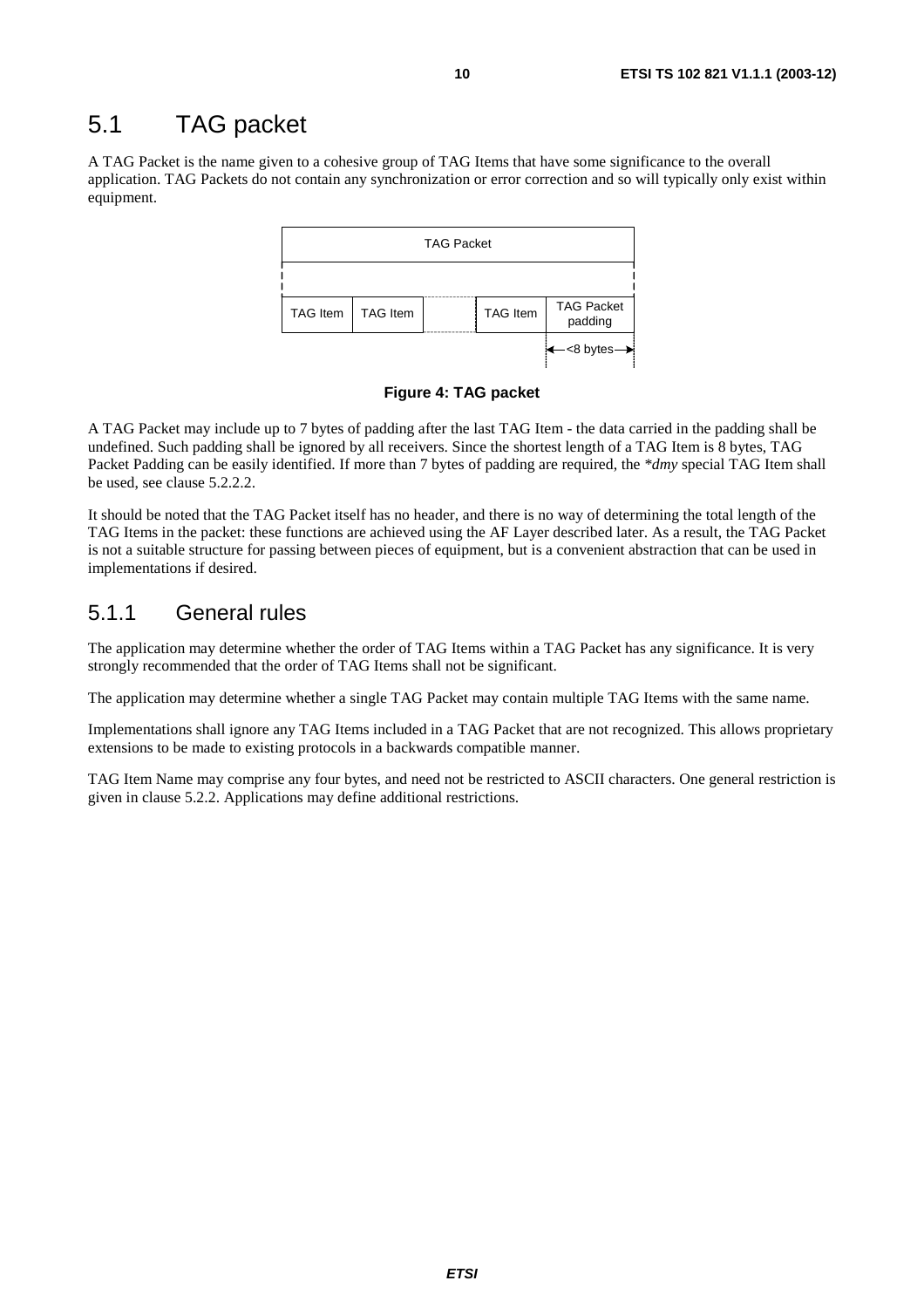### 5.2 TAG item

The structure of a single TAG Item is as shown in figure 5.





**TAG Name:** A four-byte name used to identify the data value carried in the TAG Item.

**TAG Length:** A four-byte value representing the number of bits in the TAG Value field.

**TAG Value:** Any value as required by the application.

**TAG Item padding:** Up to seven bits of undefined value as required to make the total length of the TAG Item a whole number of bytes.

### 5.2.1 Hierarchical TAG items - Coding example

If required by the application, a single TAG Item may encapsulate further TAG Items, as illustrated in figure 6. The depth of the hierarchy may be limited by the application if appropriate.



**Figure 6: Hierarchical TAG Items** 

Since every lowest-layer TAG Item will contain TAG Item padding to ensure it is a whole number of 8-bit bytes long, the higher layer TAG Items shall never require TAG Item padding.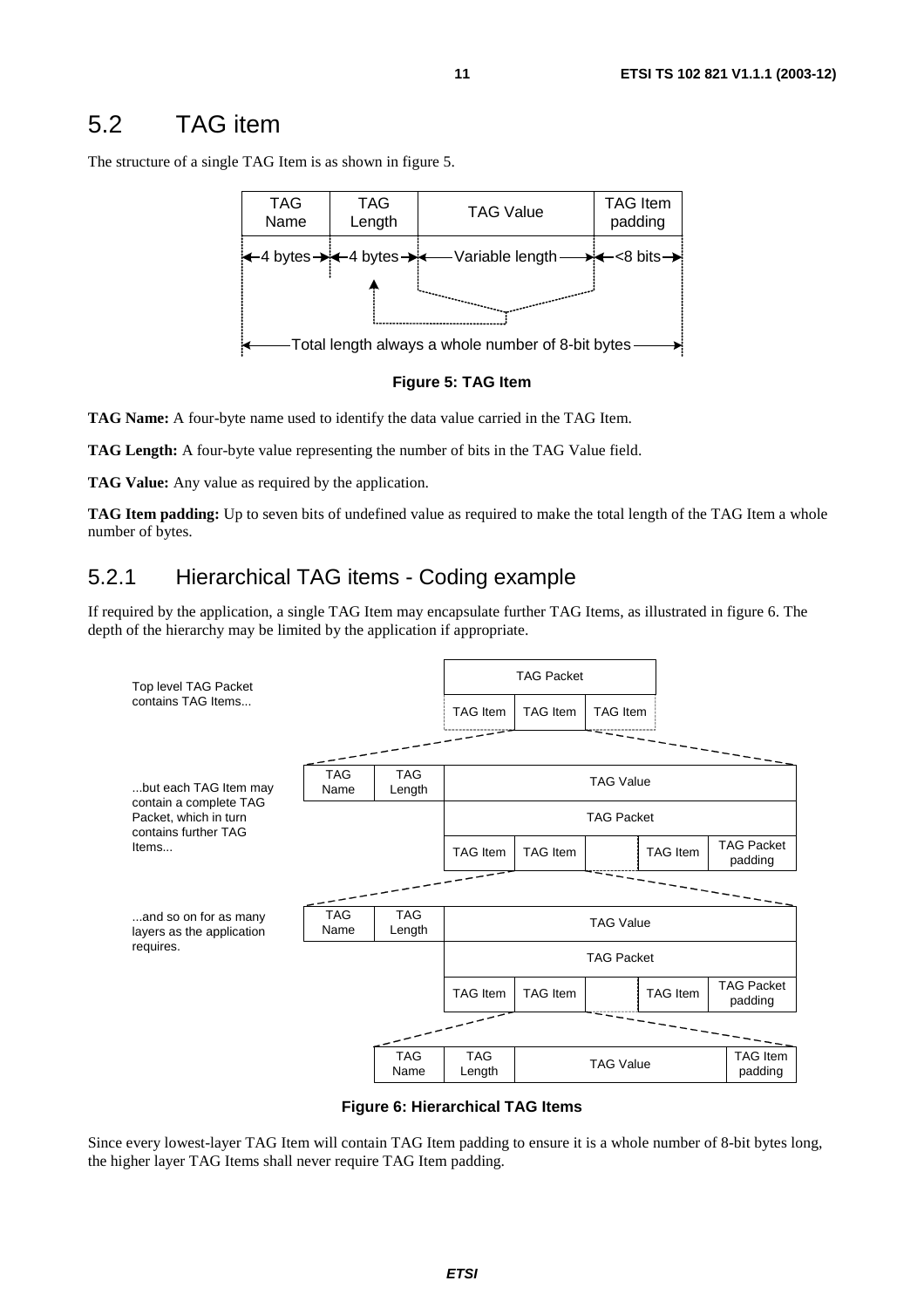#### 5.2.2 Special TAG items

Each application is largely free to define TAG Item names as appropriate, the only exception being that all names beginning with the ASCII "\*" character, 42 (decimal) or  $2A_{16}$ , are reserved as control TAG Items.

#### 5.2.2.1 Protocol type and revision, \*ptr

It is highly recommended that every application using the DCP should declare a protocol type and revision in every TAG Packet using the \*ptr TAG Item as shown in figure 8.

|         |              | <b>TAG Name</b><br><b>TAG Length</b> |  |         |  |                                                              |                      | <b>TAG Value</b> |                                                             |                          |  |
|---------|--------------|--------------------------------------|--|---------|--|--------------------------------------------------------------|----------------------|------------------|-------------------------------------------------------------|--------------------------|--|
|         | ASCII "*ptr" |                                      |  | 64 bits |  |                                                              | <b>Protocol Name</b> |                  |                                                             | <b>Protocol Revision</b> |  |
| $\star$ | p            |                                      |  |         |  | $00_{16}$ 00 <sub>16</sub> 00 <sub>16</sub> 40 <sub>16</sub> |                      | e.g. ASCII       | Major                                                       | Minor                    |  |
| 4 bytes |              |                                      |  |         |  | 4 bytes                                                      |                      | -4 bytes-        | $\rightarrow$ +2 bytes $\rightarrow$ +2 bytes $\rightarrow$ |                          |  |

#### **Figure 7: Protocol type and revision**

**Protocol type:** the name of the protocol. Typically this will be encoded using ASCII values in the range  $20_{00}$  to  $7F_{16}$ , but values outside this range may be used if desired.

**Major revision:** A binary counter representing the major version number of the protocol, starting from 0000<sub>16</sub>.

**Minor revision:** A binary counter representing the minor version number of the protocol, starting from  $0000_{16}$ .

This TAG Item requires no TAG Item padding.

#### 5.2.2.1.1 Revision numbering

Each application is permitted to use any revision numbering scheme as required, however it is highly recommended that the minor revisions are backwards compatible, thus an application implementing version 4.3 of protocol WXYZ should be able to decode versions 4.0, 4.1 and 4.2 in addition to 4.3, but may not necessarily support versions 3.1 or 5.0. Additionally, version 4.5 packets shall be processed as if they were version 4.3 with any new features added in version 4.4 or 4.5 being ignored.

As a general principal, the addition of new TAG Items or the definition of previously reserved bits should be reflected by a minor version number change. Non-backwards compatible re-definition (including lengthening) of existing TAG Items should be reflected by a major version number change.

#### 5.2.2.2 Dummy padding, \*dmy

To allow word alignment to be achieved when necessary, the \*dmy TAG Item allows more than 8 padding bytes (of undefined data) to be inserted into a TAG Packet: if less than 8 bytes of padding are required, the TAG Packet Padding shall be used instead.

| <b>TAG Name</b> |   |              | <b>TAG Value</b>                 | <b>TAG</b> Item<br>padding |                |
|-----------------|---|--------------|----------------------------------|----------------------------|----------------|
| d               | m | $\mathsf{V}$ | Length of TAG<br>Value (in bits) | Undefined data             | As required    |
| -4 bytes        |   |              | 4 bytes                          | Variable length            | $-$ 8 bits $-$ |

**Figure 8: Dummy (padding) TAG Item**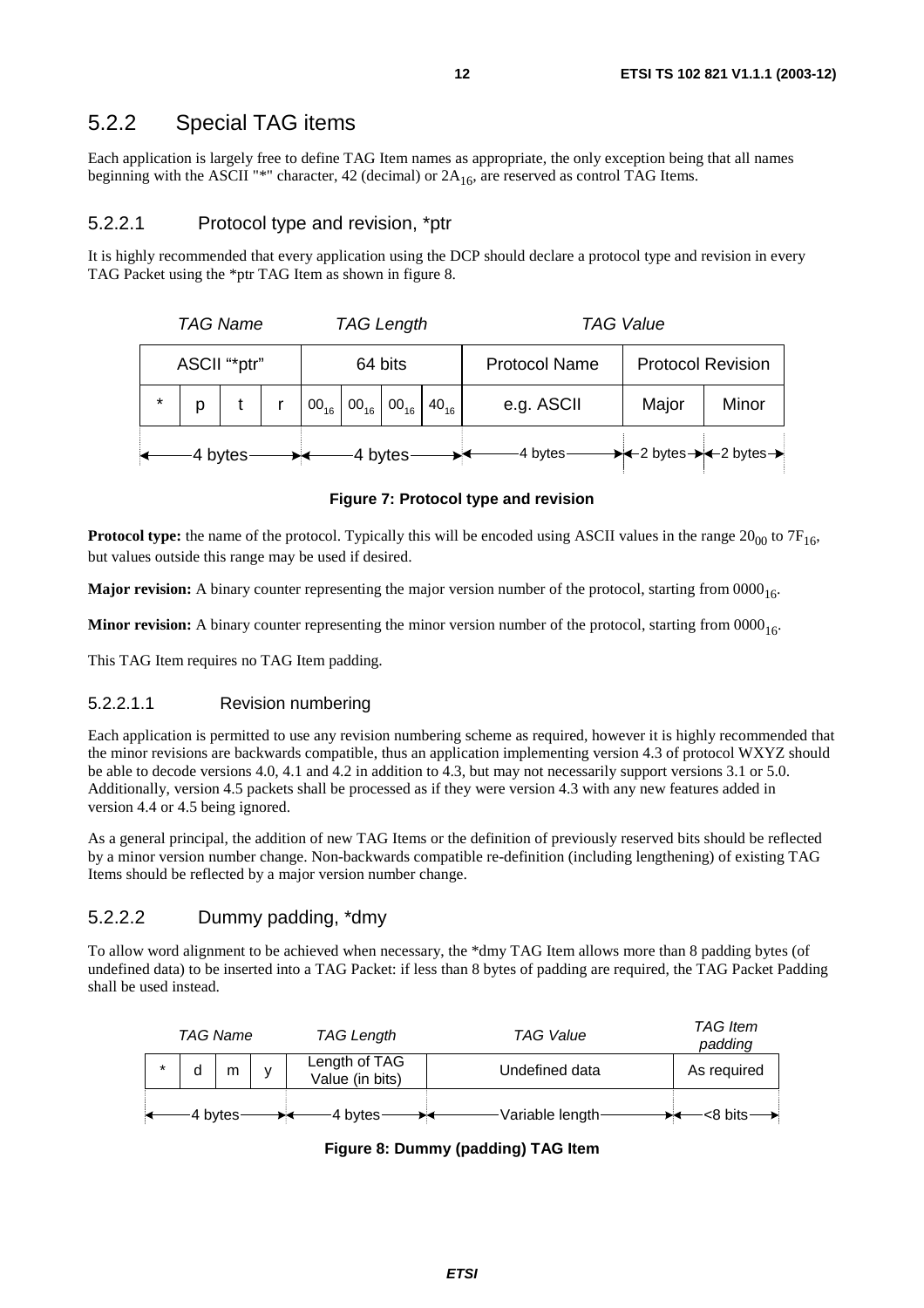# 6 Application Framing (AF) layer

The AF layer encapsulates a single TAG Packet in a simple structure that is suitable for passing between equipment connected via error-free links. Such links may be provided by existing networks, such as TCP/IP, or by the PFT Layer described in clause 7.

### 6.1 AF packet structure

The basic structure of an AF Packet is as shown in figure 9.



**Figure 9: AF Layer** 

**SYNC:** two-byte ASCII representation of "AF".

**LEN:** length of the payload, in bytes.

**SEQ:** sequence number. Each AF Packet shall increment the sequence number by one for each packet sent, regardless of content. There shall be no requirement that the first packet received shall have a specific value. The counter shall wrap from FFFF<sub>16</sub> to  $0000_{16}$ , thus the value shall count, FFFE<sub>16</sub>, FFFF<sub>16</sub>,  $0000_{16}$ ,  $0001_{16}$ , etc.

**AR:** AF protocol Revision - a field combining the *CF*, *MAJ* and *MIN* fields.

**CF:** CRC Flag, 0 if the *CRC* field is not used (CRC value shall be  $0000_{16}$ ) or 1 if the *CRC* field contains a valid CRC.

**MAJ:** major revision of the AF protocol in use, see clause 6.2.

**MIN:** minor revision of the AF protocol in use, see clause 6.2.

**Protocol Type (PT)**: single byte encoding the protocol of the data carried in the payload. For TAG Packets, the value shall be the ASCII representation of "T".

**CRC:** CRC calculated as described in annex A if the  $CF$  field is 1, otherwise 0000<sub>16</sub>.

#### 6.2 Revision history

#### **Table 1: Revision history**

| <b>Maior</b><br>revision | <b>Minor</b><br>revision | Date       | <b>Changes</b>         |
|--------------------------|--------------------------|------------|------------------------|
|                          | 00 $_{16}$               | 2003-01-28 | Initial public release |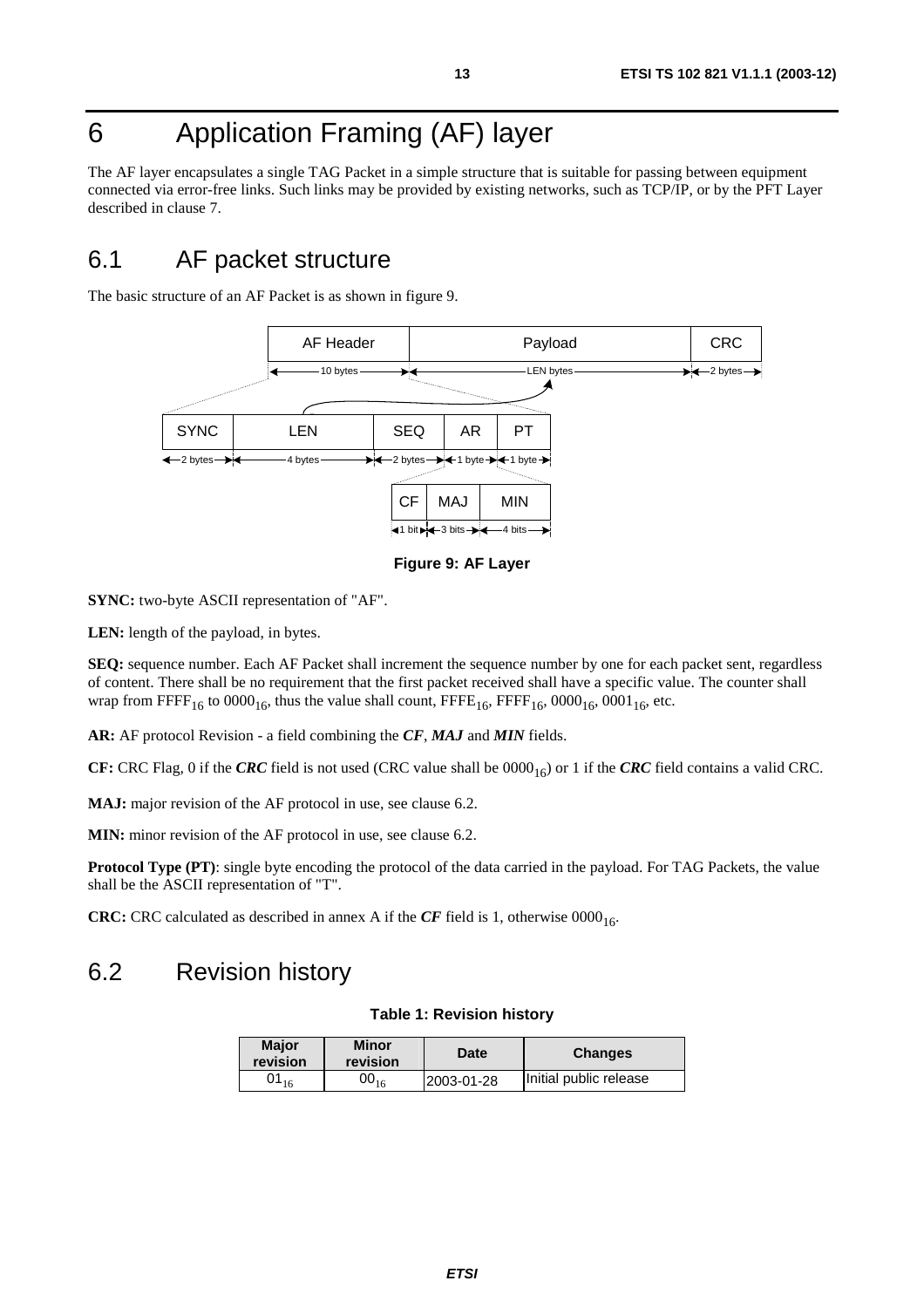# 7 PFT layer

The optional Protection, Fragmentation and Transport, or PFT Layer provides, as its name suggests, three separate functions. The first is error protection using a Reed-Solomon code that can detect and correct individual bit errors and also rebuild entire lost packets. The second is fragmentation, splitting large packets into smaller units suitable for data links that enforce lower MTU. Finally, the PFT layer allows a limited form of transport addressing so that those lower layers that do not include addressing (for example RS232 serial links) can be used with multiple transport streams. It is not compulsory that all three functions are used simultaneously, and the use of optional header fields minimizes the overhead when a specific feature is not required. The following combinations are permitted:

- Encapsulation.
- Simple Fragmentation.
- Reed Solomon FEC and Fragmentation.

In addition, each of the above three options can be combined with transport addressing if desired. These options are summarized in figure 10.



**Figure 10: Options available when using PFT Layer** 

# 7.1 PFT fragment structure

The structure of a PFT Fragment is as shown in figure 11.



#### **Figure 11: PFT Fragment**

**Psync:** the ASCII string "PF" is used as the synchronization word for the PFT Layer.

**Pseq:** 16-bit counter incremented by one for each AF Packet. The value shall wrap around from  $2^{16}$ -1 to 0, e.g.  $..., 2^{16}$ -2,  $2^{16}$ -1, 0, 1,  $...$  The receiver shall not expect a specific value in the first fragment received. The value of the *Pseq* field has no link to the value of the AF Packet's *SEQ* field.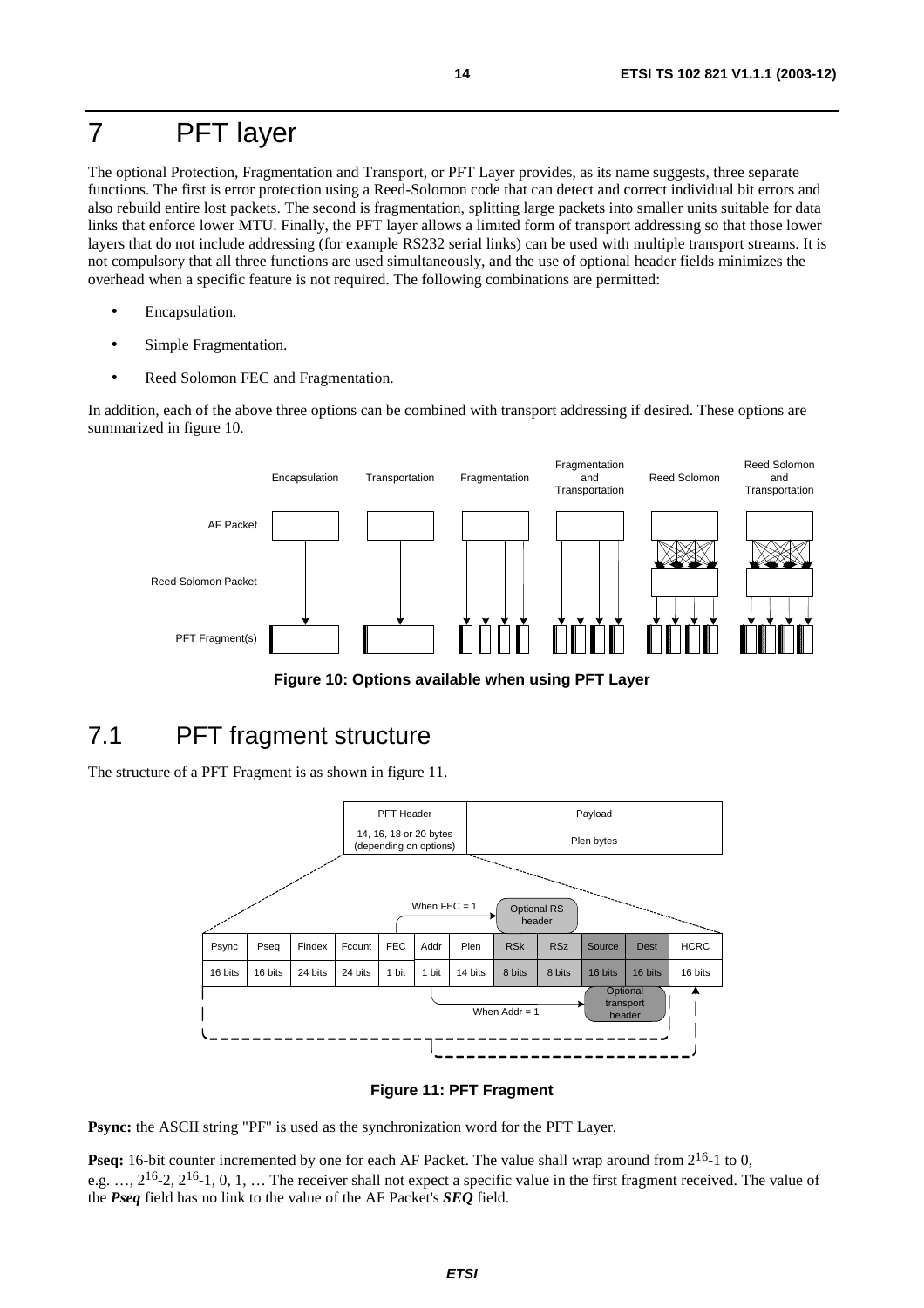**Findex:** 24-bit counter incremented by one for each fragment that forms part of a single AF Packet. The first fragment of each AF Packet shall have the value zero. The value shall not wrap, thus imposing a maximum limit on the AF Packet size that can be carried. The maximum value varies depending on the MTU of the link, but is typically several gigabytes.

Fcount: number of fragments produced from this AF Packet, in the range 1...2<sup>24</sup>-1. The value zero shall not be used.

**FEC:** when this single-bit flag is set (1), the *Optional RS Header* is present.

**Addr:** when this single-bit flag is set (1), the *Optional Transport Header* is present.

**Plen:** the length, in bytes, of the payload of this fragment.

**RSk:** the length of the Reed Solomon data word - see clause 7.2.2. Only present when the *FEC* field is 1.

**RSz:** the number of padding bytes in the last Reed Solomon block - see clause 7.2.2. Only present when the *FEC* field is 1.

**Source:** free-format 16-bit source identifier. Only present when the *Addr* field is 1.

**Dest:** free-format 16-bit destination identifier. Only present when the *Addr* field is 1.

**HCRC:** PFT Header CRC calculated over the PFT Header fields from *Psync* including any optional headers present. The CRC shall be calculated as described in annex C.

When both *FEC* and *Addr* are set (i.e. when both optional headers are present), the two headers shall appear in the order indicated in figure 11.

### 7.2 Definitions

Throughout the following text, the following definitions shall apply.

#### 7.2.1 Known values

- *l* is the total length of the original AF Packet, including the header and CRC.
- $k_{max}$  is the maximum value of *k* and has the value 207.
- *p* is the number of bytes of Reed Solomon parity per chunk and has the value 48.
- *m* is the maximum number of fragment losses per packet that the Reed Solomon is to be able to recover. When recovery after fragment loss is not required, and when Reed Solomon is not used, m shall be zero. Values of *m* greater than 5 are not recommended due to the overhead of sending many small fragments.
- *MTU* is the Maximum Transmit Unit size (in bytes) for the underlying transport layer. When the transport layer has no MTU and when the MTU is greater than  $2^{14}$ , then the value of *MTU* shall be  $2^{14}$ .
- *h* is the PFT header length in bytes. The value shall be 12, 14, 16 or 18 bytes depending on the options in use.

#### 7.2.2 Calculated values

- *c* is the number of Reed Solomon chunks (fixed as zero if Reed Solomon not in use).
- *k* is the data length of each chunk and is carried in the *RSk* field of the PFT Header (zero if Reed Solomon not used).
- *z* is the number of zero-bytes added to the last Reed Solomon chunk and is carried in the *RSz* field of the PFT Header (zero if Reed Solomon not in use).
- $s_{max}$  is an intermediate result representing the maximum payload size, in bytes, for a single fragment.
- *f* is the number of fragments and is carried in the *Fcount* field of the PFT Header.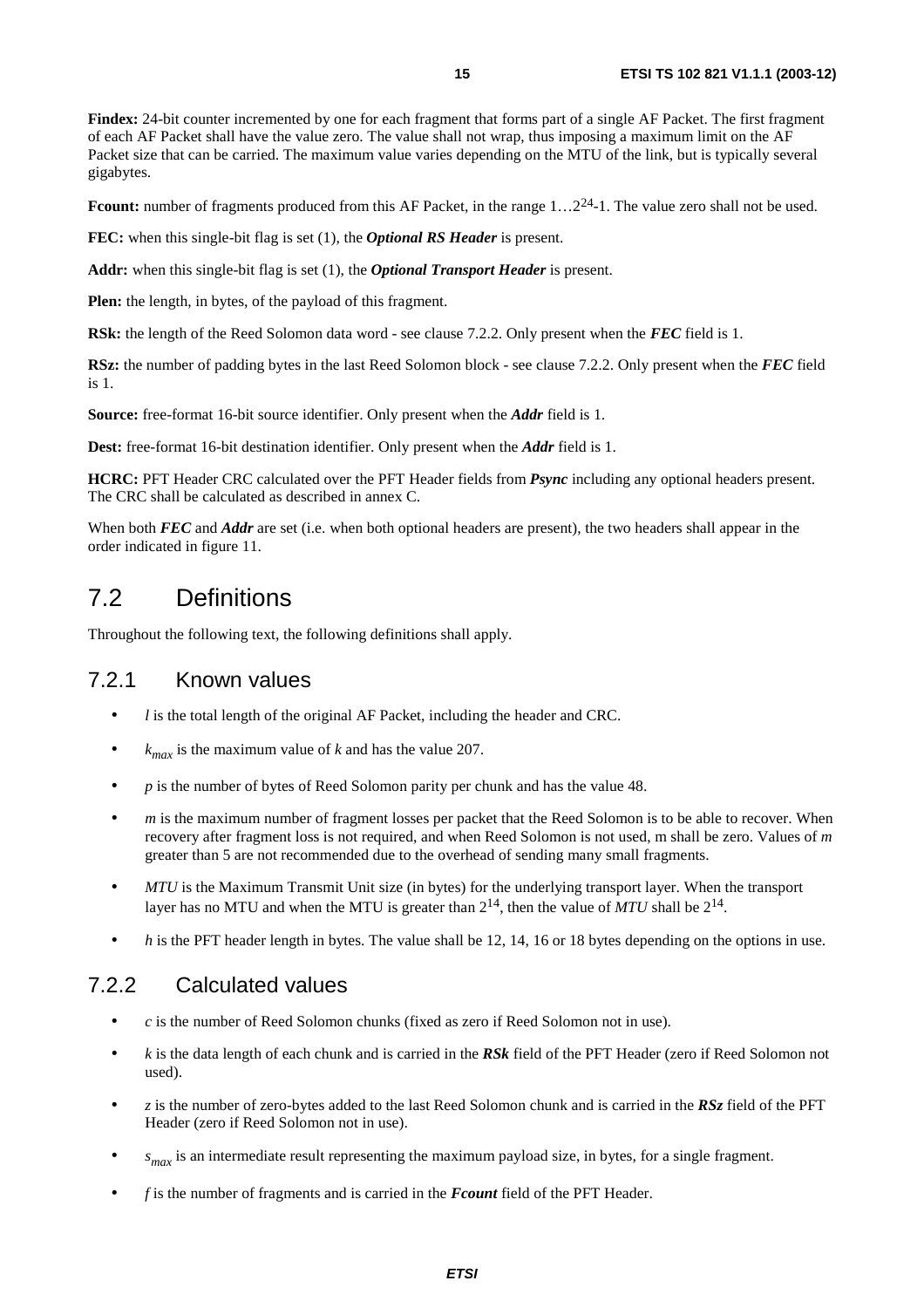- *s* is the actual size of the fragment(s), in bytes.
- *L* is the length (in bytes) of the packet to be fragmented. When Reed Solomon is used, *L* has the value *f.s*, otherwise *l*.

$$
c = \left[ \frac{l}{k_{\text{max}}} \right]
$$
  
\n
$$
k = \left[ \frac{l}{c} \right]
$$
  
\n
$$
z = c.k - l
$$
  
\n
$$
s_{\text{max}} = MIN \left\{ \left[ \frac{c.p}{m+1} \right], MTU - h \right\}
$$
 for  $m > 0$   
\n
$$
s_{\text{max}} = MTU - h
$$
 for  $m = 0$   
\n
$$
f = \left[ \frac{l + c.p + z}{s_{\text{max}}} \right]
$$
  
\n
$$
s = \left[ \frac{l + c.p + z}{f} \right]
$$

### 7.3 Encoding

The following steps shall be completed in order to encode a single AF Packet. In the event that an option (e.g. Reed Solomon) is not enabled, that step is simply not performed.

#### 7.3.1 Reed Solomon

The original packet is first broken down into *c* Reed Solomon Chunks of *k* bytes each - *z* zero-bytes of padding are added to the last chunk if necessary. The Reed Solomon parity bytes are then calculated and appended to each chunk, and the resulting RS Block is interleaved to form an RS Packet. This is shown diagrammatically in figure 12.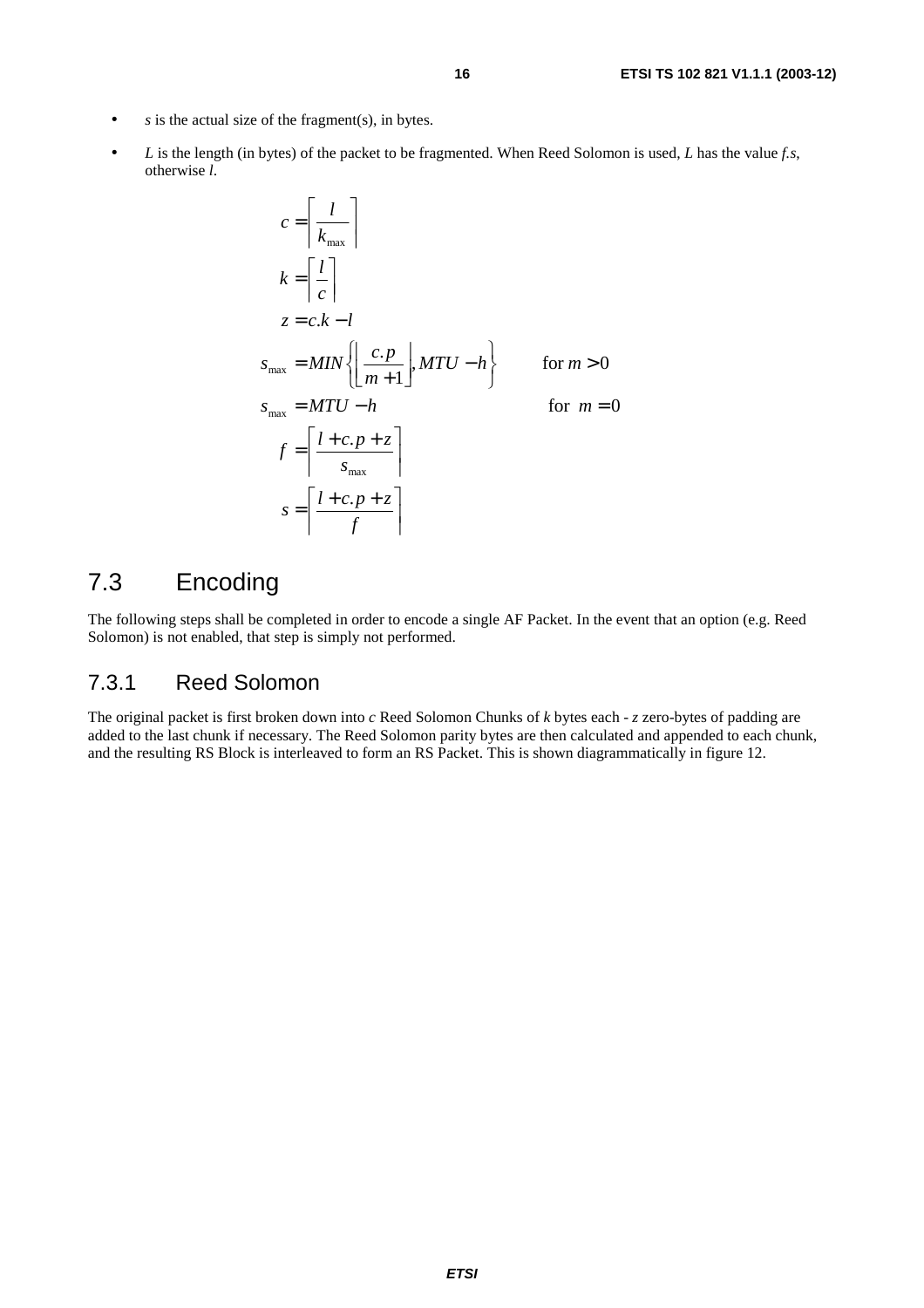

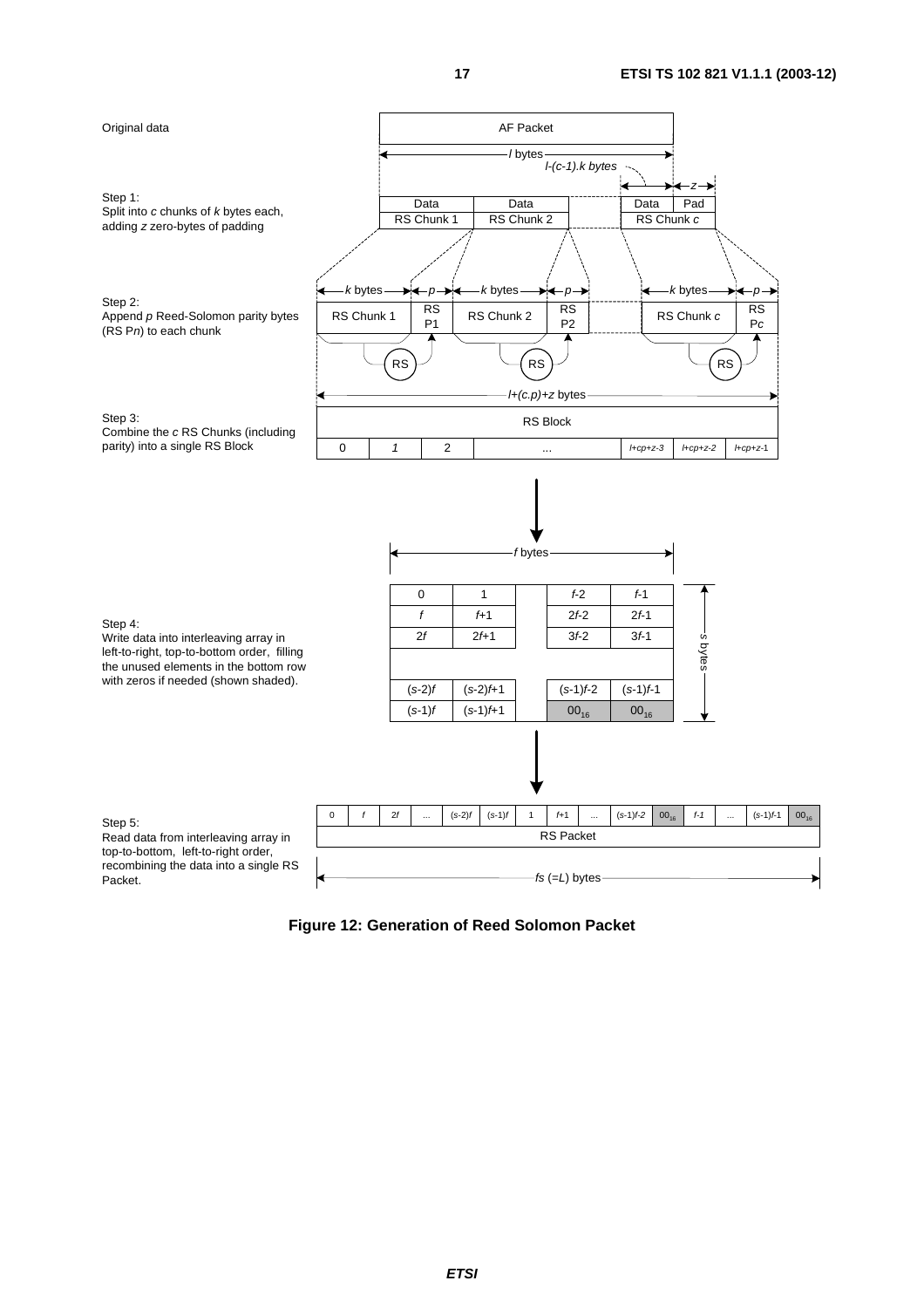The full Reed Solomon code used shall be RS(255,207) calculated over the Galois Field GF(28) using the generator polynomial  $P(x)=x^8+x^4+x^3+x^2+1$ .

When the calculated value for *k* is less that 207, bytes *k*…206 (inclusive) encoded by the RS(255,207) code shall all be zero and shall not be included in the resulting RS Block, thus producing an RS(*k*+*p*,*k*) code.

The code polynomial shall be  $G(x) = \prod_{i=1} (x -$ 48 1  $(x) = \prod_{i} (x - \alpha^{i})$ *i*  $G(x) = \prod (x - \alpha^i)$ .

#### 7.3.2 Fragmentation

Fragmentation may be applied directly to an AF Packet or to a pre-processed RS Packet.

The fragmentation splits the data from the original AF or RS Packet into a number of separate fragments. When carrying an interleaved Reed Solomon Packet, up to *m* of these fragments can be lost from a each packet without losing data. The fragmenting process is shown diagrammatically in figure B.3.

Every PFT Fragment produced from a single AF or RS Packet shall have the same values in all of the PFT Header fields except for the *Findex, Plen* and *HCRC* fields.

The *Findex* field shall contain a count that shall start with zero and increment by one for each fragment.

The *Plen* field of all fragments shall be the *s* for the initial *f-1* fragments and *s - (L%f)* (modulus operator) for the final fragment. Note that when Reed Solomon has been used, all fragments will be of length *s*.

The *HCRC* field shall be calculated correctly for each PFT Fragment.



**Figure 13: Fragmentation** 

#### 7.3.3 Transport addressing

The PFT Layer addressing fields *Source* and *Dest* are intended to be used to identifier the sender (*Source*) and recipient (*Dest*) of a packet. The value FFFF<sub>16</sub> shall be used to indicate 'broadcast', all other values indicate a specific address. If a device is configured with specific source and/or destination addresses, it shall ignore all PFT Fragments received with an incorrect non-broadcast address.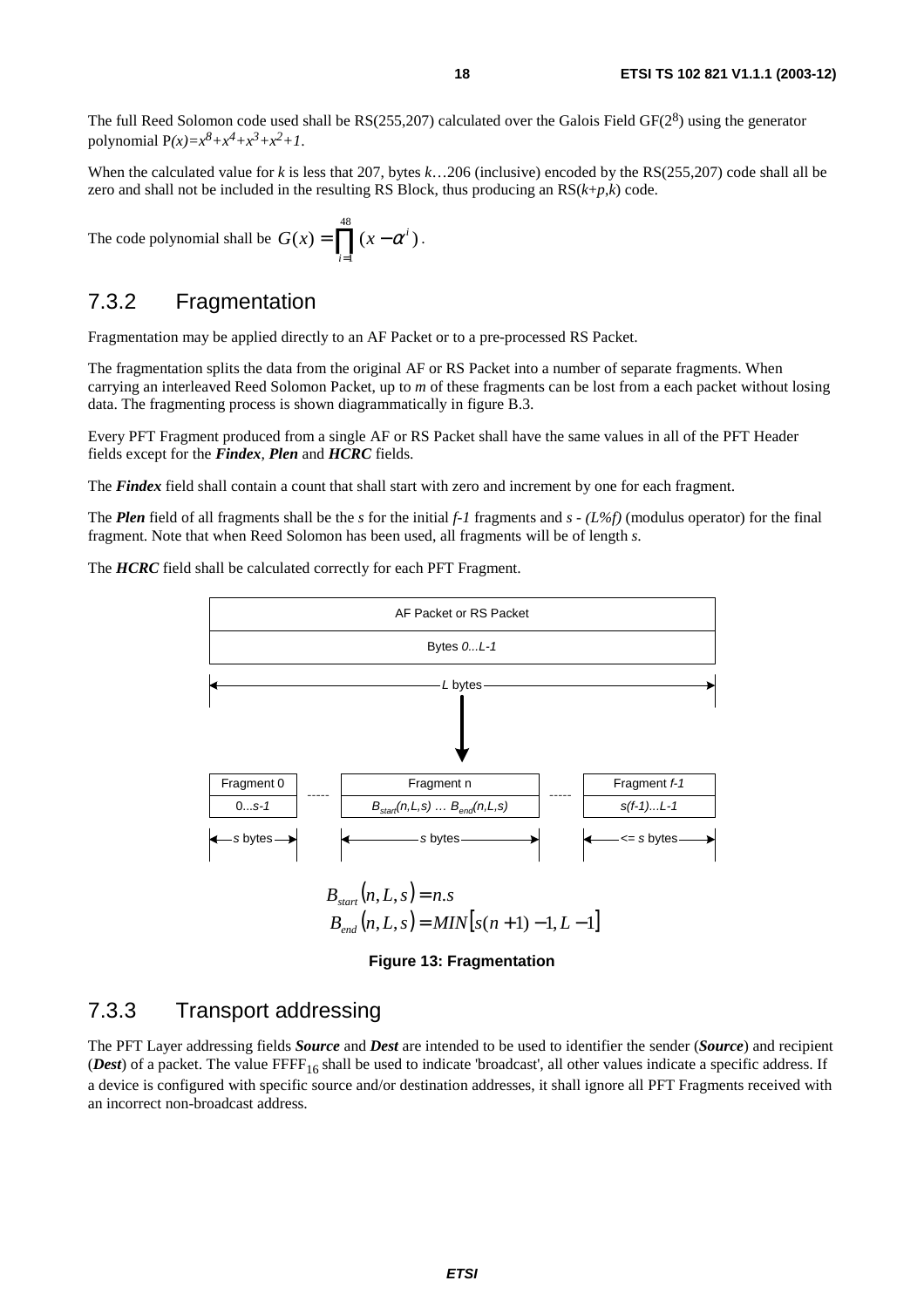### 7.4 Decoding process

Decoding the PFT Fragments is a four stage process. The four stages are, in order:

- synchronize;
- discard incorrectly addressed fragments (if transport addressing enabled);
- de-fragment (if either Reed Solomon or Simple Fragmentation has been used);
- Reed Solomon error detect and correct (if Reed Solomon enabled).

#### 7.4.1 Synchronization

For streaming links (e.g. asynchronous serial or TCP/IP) the following process shall be used for synchronization of the incoming stream. Synchronization may also be applicable when reading a file.

- i) Detect the bit-pattern  $0101000001000110<sub>2</sub>$  (5046<sub>16</sub>) corresponding to the ASCII sync-word "PF" to find the start of a candidate PFT Header.
- ii) Calculate the CRC over the candidate header this may be performed efficiently by a continuous byte-wide CRC implementation utilizing the fact that the CRC of the PFT Header including the *CRC* field itself will result in the constant value  $1DOF<sub>16</sub>$ .
- iii) Check that the header length matches the options selected: if too short, continue from step (ii), if too long, return to step (i), if correct, synchronization has been achieved and the *Plen* field can be used to determine the length of the fragment.

For packet-based links (e.g. UDP/IP), the concept of synchronization is unnecessary as the transport protocol will present complete fragments to the PFT layer. It is only necessary to check that the CRC and length are correct before passing the packet on for further processing. In the event that the CRC or length are incorrect, the packet may be assumed to be corrupted and discarded.

### 7.4.2 Transport addressing

Each PFT Fragment may contain a source and destination address. If present, the address fields shall be examined and if they do not match the configuration of the unit, the entire fragment shall be discarded.

PFT Fragments which do not contain the optional Transport header shall never be discarded.

### 7.4.3 Defragmentation

Defragmentation is the reverse process to fragmentation. Memory management is kept simple since it is known that all fragments (except the last one) are the same size. The last fragment will be the same size or smaller than the preceding fragments.

If Reed Solomon is not in use, every fragment must be received correctly and completely in order to re-construct the original AF Packet.

When Reed Solomon is in use, the Forward Error Correction code can be used to attempt recovery of the original AF Packet before all of the fragments have been received, see clause 7.4.4.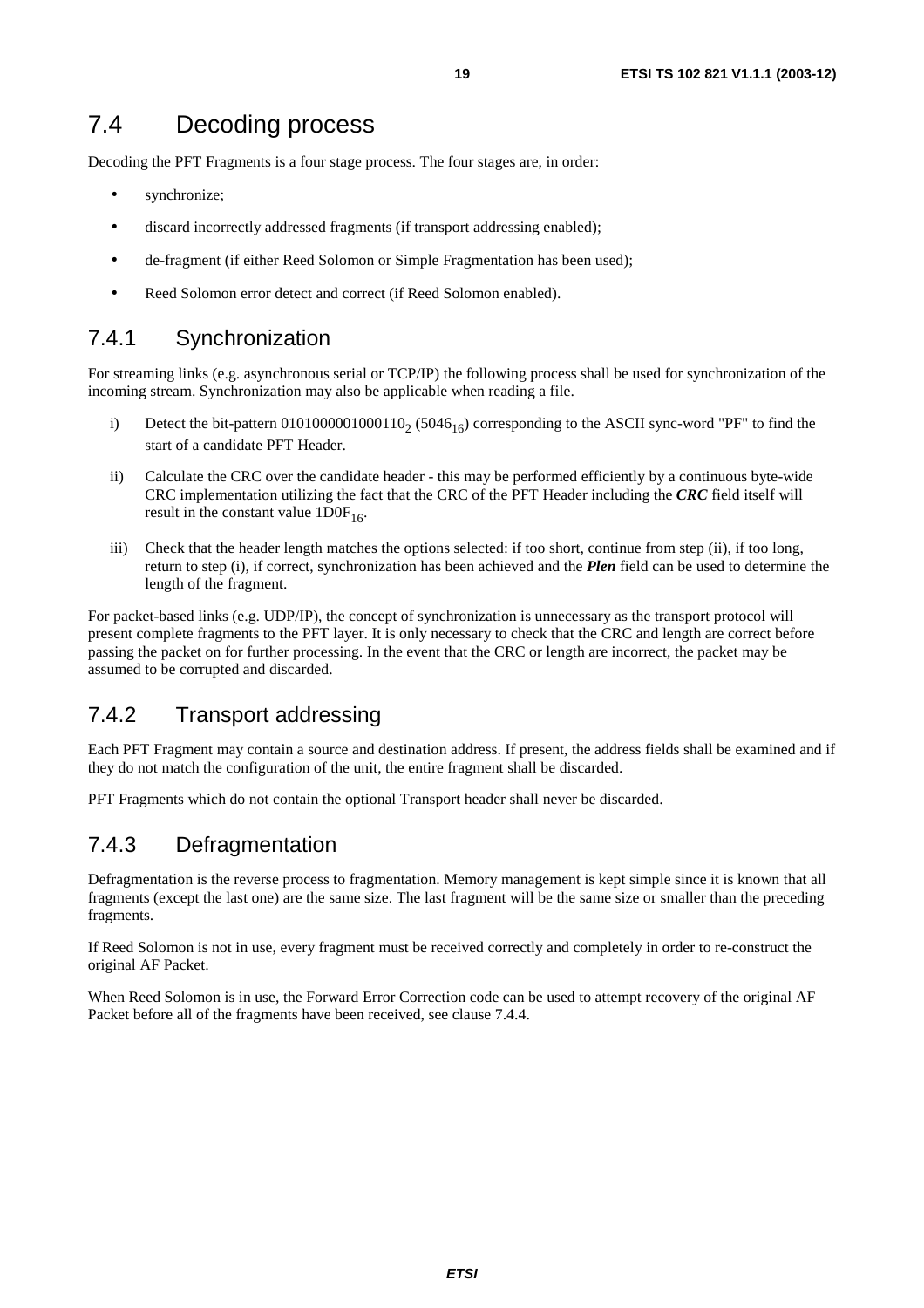#### 7.4.4 Reed-Solomon decoding

Reed Solomon decoding is the reverse process to encoding.

The length of the RS Packet can be calculated as follows, where:

- *f* is the number of fragments produced from this packet, carried in the *Fcount* header field.
- *s* is the size in bytes of the PFT fragments as carried in the *Plen* header field of all fragments except for the last fragment (where *Fcount* equals *[Findex - 1]*).
- *k* is the data size in bytes of the Reed Solomon code as carried in the *RSk* header field.
- *z* is the number of Reed Solomon padding bytes as carried in the *RSz* header field.
- *p* is the number of Reed Solomon parity bytes and shall have the value 48.
- $\bullet$  *c<sub>max</sub>* is the maximum number of Reed Solomon chunks that may have been sent.
- $Rx_{min}$  is the minimum number of fragments which must be received before Reed Solomon decoding can be attempted. Additional fragments may be required if errors have occurred or if one of the fragments received is the last fragment.

$$
c_{\max} = \left\lfloor \frac{fs}{k+p} \right\rfloor
$$

$$
Rx_{\min} = \left\lceil \frac{c_{\max} n}{s} \right\rceil
$$

Once  $Rx_{min}$  PFT Fragments have been received, the remaining bytes can be filled with zeros and Reed Solomon decoding attempted, with success being indicated by a valid AF Packet being produced with a correct CRC. In the case that bit-errors have occurred, more PFT Fragments will be needed before the original AF Packet can be correctly decoded.

Note that the padding bytes added during the Reed Solomon interleaving process may result in more data being recovered than was originally sent for very large packets. This additional data will be all zeros, and can be differentiated from the *z* zero bytes added during Reed Solomon encoding using the value of the *RSz* header field. The size of the final AF Packet can be determined from the AF *LEN* field.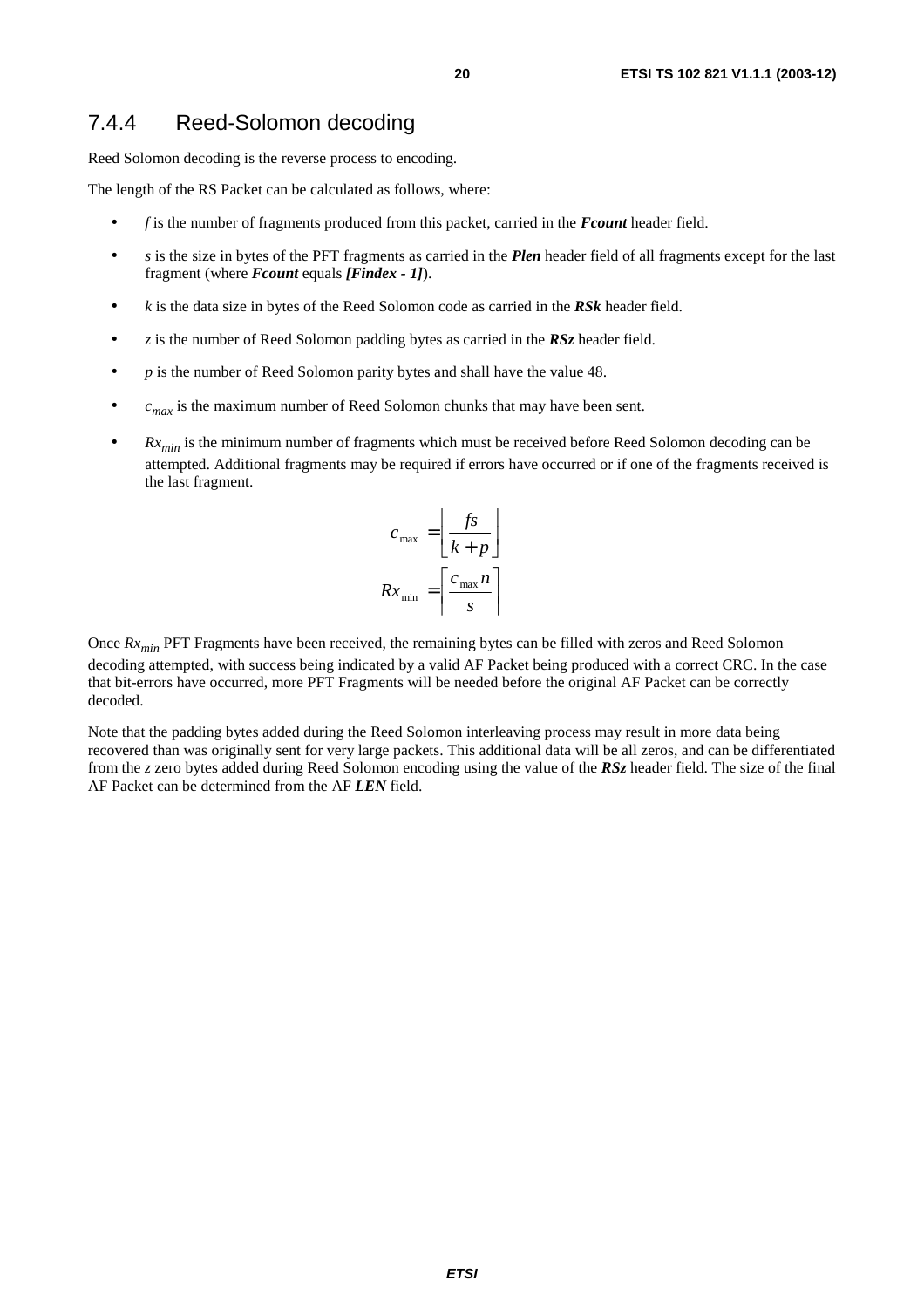# Annex A (normative): Calculation of the CRC word

The implementation of Cyclic Redundancy Check codes (CRC-codes) allows the detection of transmission errors at the receiver side. These CRC words shall be defined by the result of the procedure described in this annex.

A CRC code is defined by a polynomial of degree *n*:

$$
G(x) = xn + gn-1xn-1 + ... + g2x2 + g1x + 1
$$

with  $n \geq 1$ 

and  $g_i \in \{0,1\}, \quad i = 1,...,n-1$ 

The CRC calculation may be performed by means of a shift register containing *n* register stages, equivalent to the degree of the polynomial (see figure B.3). The stages are denoted by  $b_0 ... b_{n-1}$ , where  $b_0$  corresponds to 1,  $b_1$  to *x*,  $b_2$  to  $x^2$ ,  $b_{n-1}$  to  $x^{n-1}$ . The shift register is tapped by inserting XORs at the input of those stages, where the corresponding coefficients  $g_i$  of the polynomial are "1".



**Figure A.1: CRC Generator** 

At the beginning of the CRC calculation, all register stage contents are initialized to all ones.

After applying the first bit of the data block (MSb first) to the input, the shift clock causes the register to shift its content by one stage towards the MSb stage  $(b_{n-1})$ , while loading the tapped stages with the result of the appropriate XOR operations. The procedure is then repeated for each data bit. Following the shift after applying the last bit (LSb) of the data block to the input, the shift register contains the CRC word, which is then read out. The data and CRC words are transmitted MSb first.

The CRC shall be inverted (1's complemented) prior to transmission.

The generator polynomial  $G(x) = x^{16} + x^{12} + x^5 + 1$  shall be used.

If the CRC is appended to the original data, a second CRC calculated over the entire length will result in the constant value  $1DOF<sub>16</sub>$ .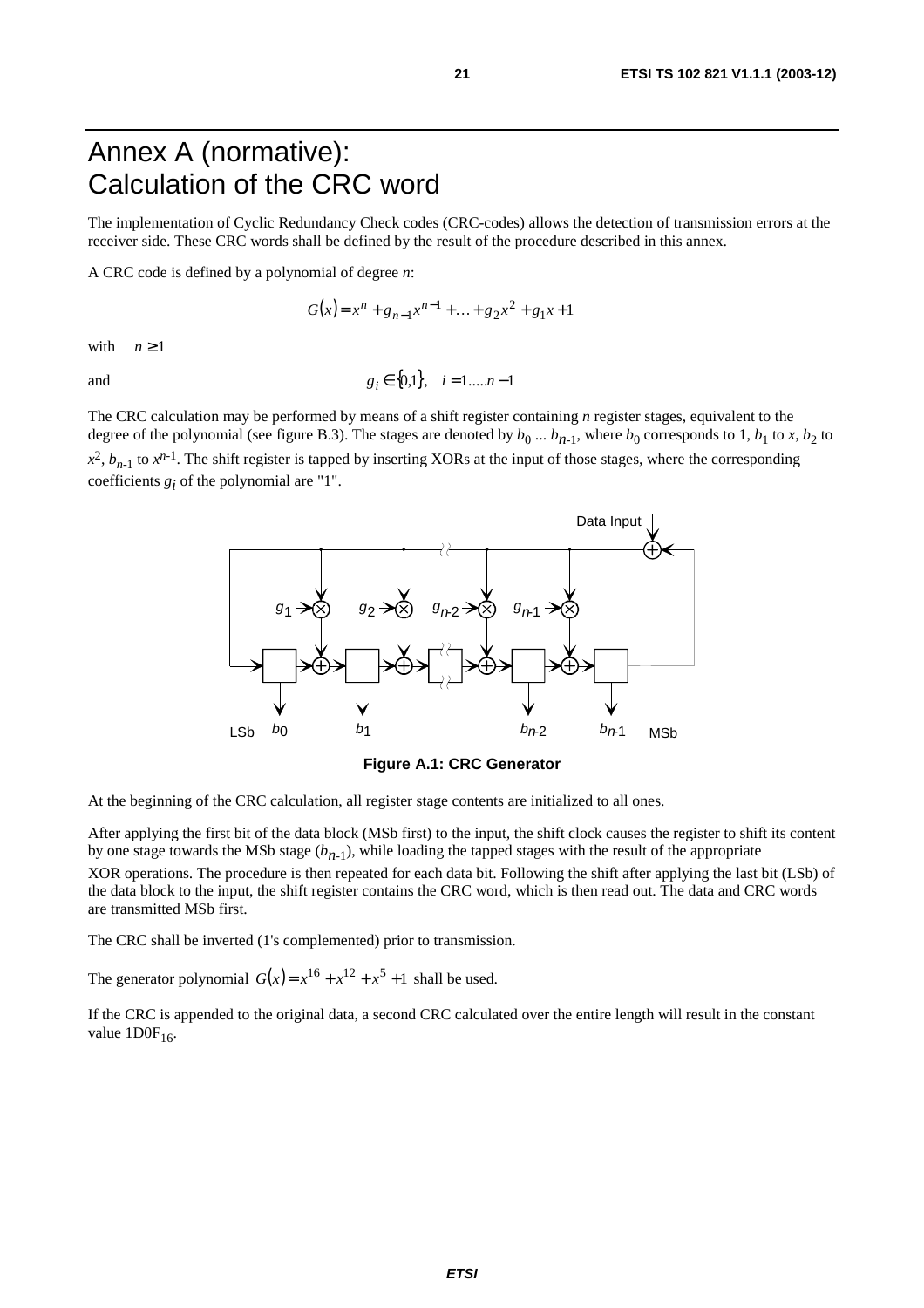# Annex B (normative): Physical mapping

The actual transmission of PFT (or AF) Packets shall be possible over as many kinds of existing transmission infrastructure as possible. Three possible physical mappings are defined in this annex, however this list is neither exhaustive nor prescriptive. New mappings may be defined in the future.

# B.1 Packet links

Packet switching networks are becoming very common, and in many cases either PFT Fragments or AF Packets may be mapped one-for-one onto link packets. The MTU for the link layer needs to be observed and PFT Fragmentation or PFT Reed Solomon Fragmentation should used to ensure that a single source packet will not be fragmented by the link layer.

# B.1.1 UDP/IP

UDP/IP is one of the most popular packet-switching networks at present. Both PFT Fragments and AF Packets may be mapped one-for-one onto UDP/IP packets provided due care is taken to observe the MTU of the UDP/IP layer. PFT Fragmentation or PFT Reed Solomon Fragmentation should be used to ensure that a single source packet would not be fragmented. Any defined physical interface for UDP/IP may be used, including (but not limited to) 10Base-T Ethernet or PPP.

UDP/IP provides source and destination port numbers, hence the use of the optional PFT Transport Header is not likely to be necessary, however its use is not prohibited.

UDP/IP does not guarantee delivery of packets, hence the use of the PFT Reed Solomon Header is strongly recommended, but is not mandated.

# B.2 Streaming links

A streaming connection in this context describes any type of non-packetized connections. Examples of such connections include asynchronous serial links, synchronous serial links and TCP/IP links. The distinguishing feature of such links is that the higher level layers (e.g. AF or PFT layer) is required to establish packet-synchronization before attempting to decode the stream.

The use of the PFT layer is strongly recommended as this has been designed to offer improved synchronization reliability compared to the raw AF layer, however the raw AF layer may be used directly if required.

For physical links which do not guarantee error-free reception, it is recommended that the optional Reed Solomon FEC mechanism provided by the PFT Layer is used. Links such as TCP/IP are guaranteed to provide in-order error-free links and so do not need the Reed Solomon protection, however RS-232 links may be subject to errors and hence benefit greatly from the addition of Reed Solomon FEC.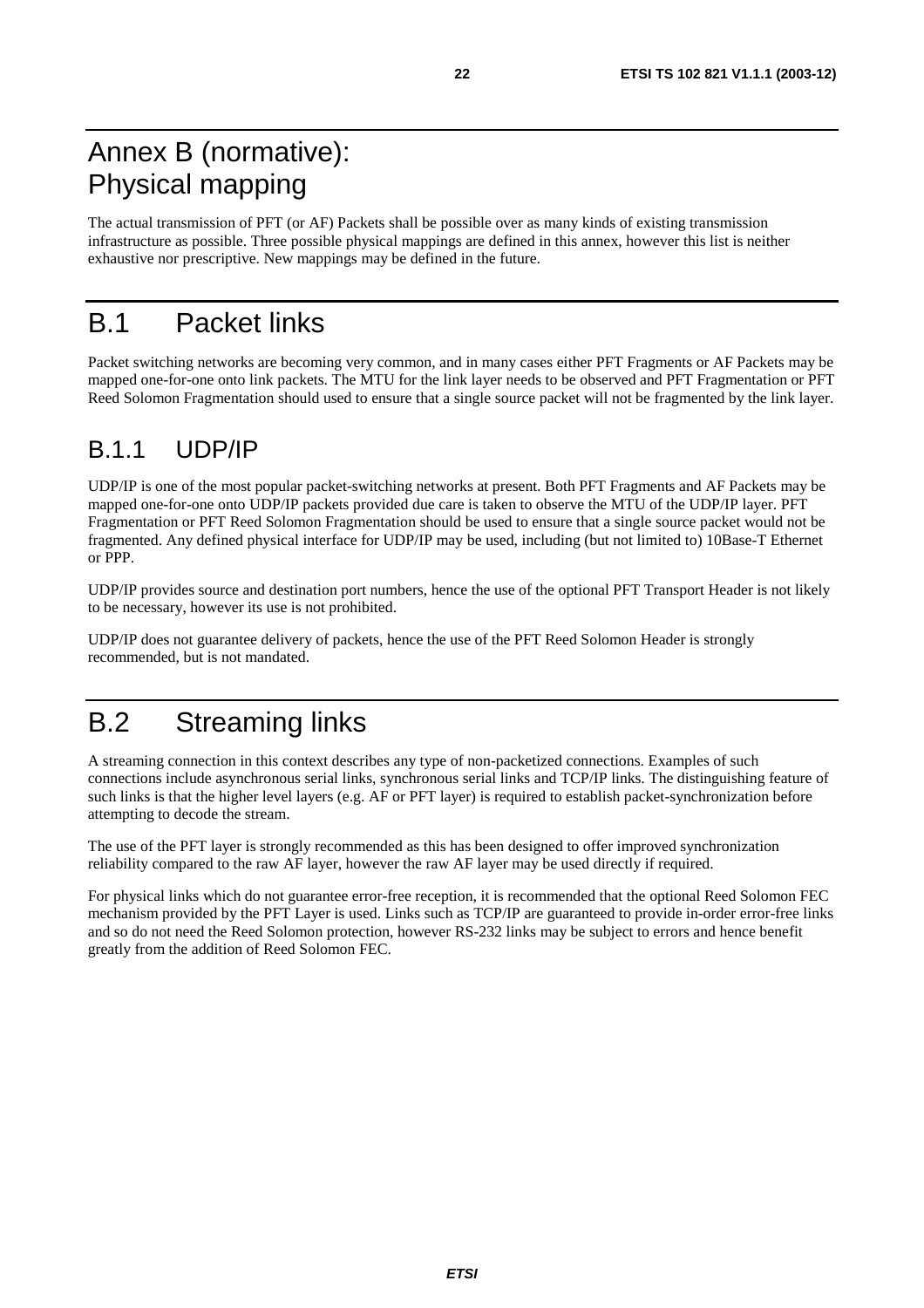# B.3 File

PFT Fragments or AF Packets may be stored in a file for offline distribution, archiving or any other purpose. A standard mapping has been defined using the Hierarchical TAG Item option available, however other mappings may be defined (or this one extended) in the future. The top level TAG Item has the TAG Name *fio\_* and is used to encapsulate a TAG packet, one part of which is the AF Packet or PFT Fragment in an *afpf* TAG Item. Additional TAG Items have been defined to monitor the reception or control the replay of the packets.

# B.3.1 File IO (fio\_)

The fio TAG Item is the highest layer TAG Item in the file TAG Item hierarchy.

| <b>TAG Name</b> |          | <b>TAG Length</b> | <b>TAG Value</b>  |
|-----------------|----------|-------------------|-------------------|
| ASCII "fio_"    |          | 8 <i>n</i> bits   | <b>TAG Packet</b> |
|                 |          |                   |                   |
|                 | 4 bytes- | 4 bytes           | n bytes-          |

**Figure B.1: File Input/Output** 

This TAG Item acts as a container for an *afpf* TAG Item. A *time* TAG Item may optionally be present.

#### B.3.1.1 AF Packet / PFT Fragment (afpf)

The *afpf* TAG Item contains an entire AF Packet or PFT Fragment as the TAG Value.

|   | <b>TAG Name</b> |         | <b>TAG Length</b> | <b>TAG Value</b>    |
|---|-----------------|---------|-------------------|---------------------|
|   | ASCII "afpf"    |         | 8 <i>n</i> bits   | AF Packet or        |
| a |                 |         |                   | <b>PFT Fragment</b> |
|   |                 | 4 bytes | 4 bytes           | n bytes             |

**Figure B.2: AF Packet or PFT Fragment**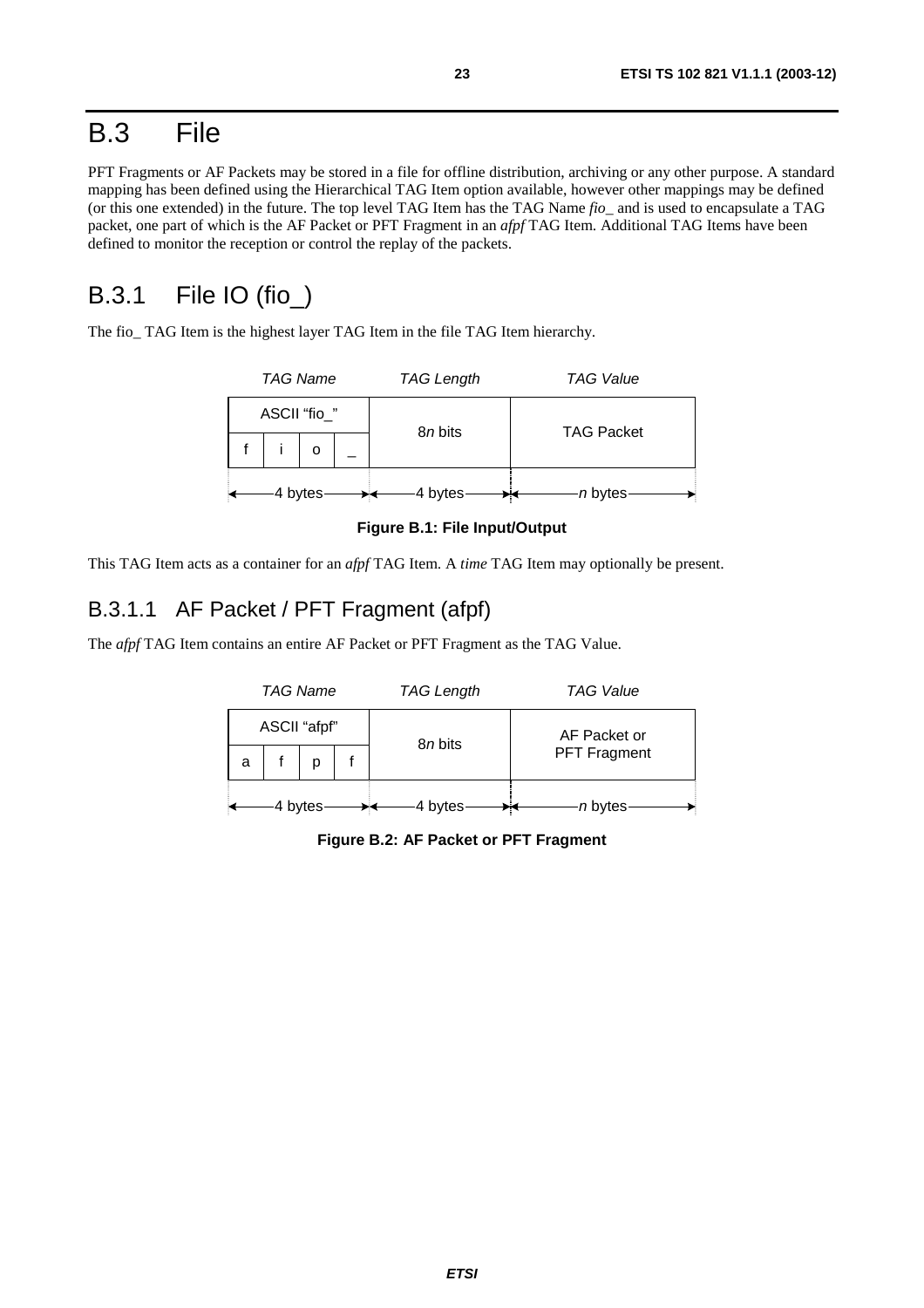### B.3.1.2 Timestamp (time)

The *time* TAG Item may occur in the payload of any *fio\_* TAG Item. It may record the time of reception of the payload, or it may indicate the intended time of replay. The time value given in the TI\_SEC and TI\_NSEC fields may be relative to the start of the file, or any other reference desired.

|                         | <b>TAG Name</b> |                |   | <b>TAG Length</b> |                            |           |           | <b>TAG Value</b> |         |  |
|-------------------------|-----------------|----------------|---|-------------------|----------------------------|-----------|-----------|------------------|---------|--|
| ASCII "time"<br>64 bits |                 | File timestamp |   |                   |                            |           |           |                  |         |  |
|                         |                 | m              | e |                   | $00_{16}$ 00 <sub>16</sub> | $00_{16}$ | $40_{16}$ | TI_SEC           | TI NSEC |  |
|                         |                 |                |   |                   |                            |           |           | -32 bits         | 32 bits |  |
| 4 bytes<br>4 bytes      |                 |                |   |                   |                            |           | 8 bytes   |                  |         |  |

#### **Figure B.3: File timestamp**

**TI\_SEC:** the number of whole SI seconds, in the range  $0...(2^{32}-1)$ .

**TI\_NSEC:** the number of whole SI nanoseconds, in the range 0…999 999 999. Values outside of this range are not defined and shall not be used.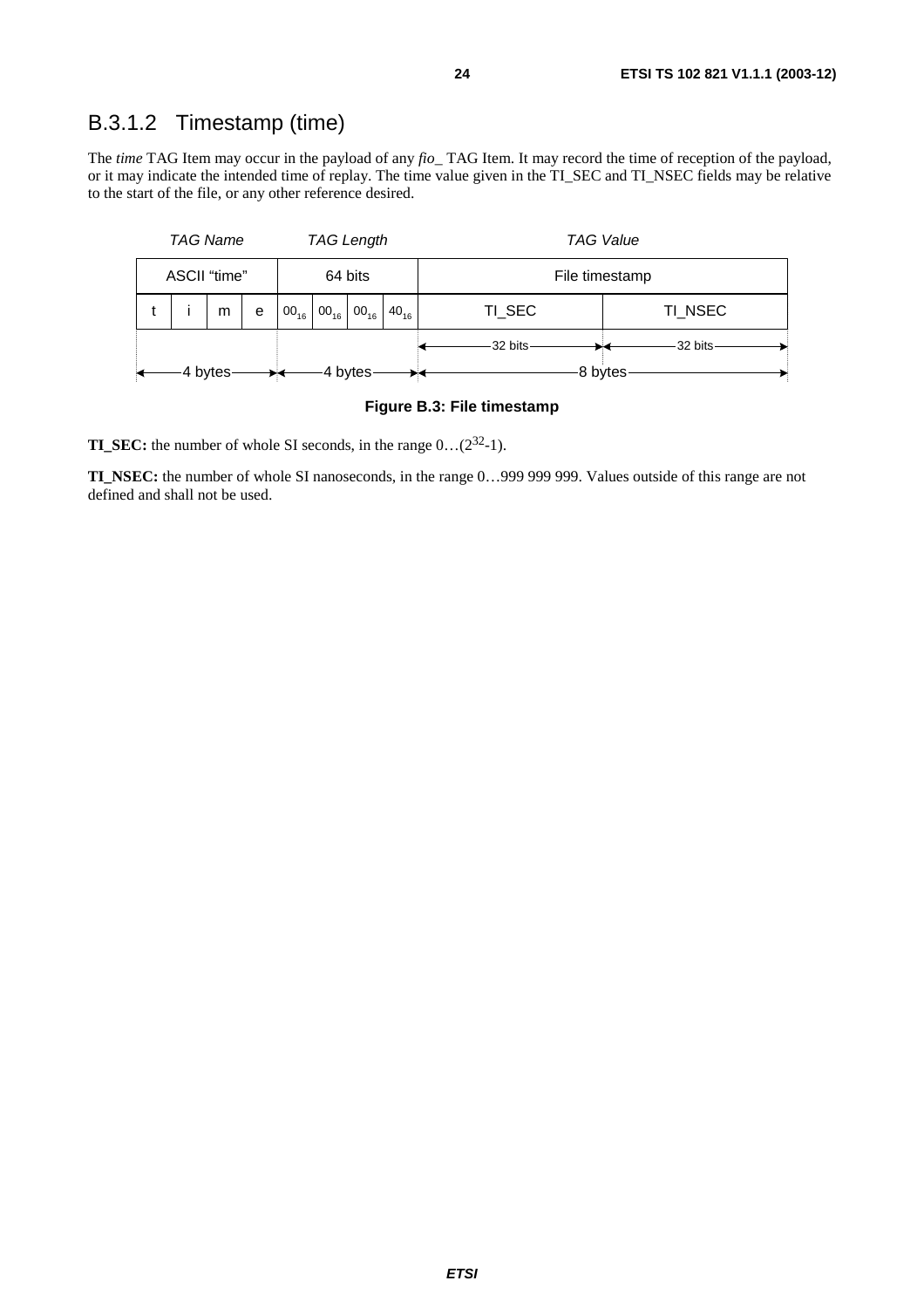# Annex C (informative): Signalling of basic transmission layers and parameters

Since several basic transmission protocols for PFT (or AF) Packets are defined, it is sensible to also define a common method for addressing and identifying each of these protocols together with their individual parameters. These informative definitions are intended as suggestions for organizations using the DCP protocol to be able to describe DCP sources and targets in a common way.

The following definitions are formatted according to the URI specifications ("Uniform Resource Identifier"; see RFC 2396 [1] and RFC 2718 [2]). This notation is also used for other protocols like FTP and HTTP.

- Items in square brackets identify optional elements.
- Items in angle brackets identify named elements.
- Scheme strings and parameter names/values should be treated as case-insensitive.
- Most parameters are optional; if such a parameter is not specified, the (default) value shall be assumed (if no (default) value is specified, the parameter is NOT optional).
- Additional parameters may be defined by applications using the Distribution and Communication Protocol (e.g. maximum transmission time or maximum number of bytes recorded).

General DCP address layout:

• <scheme>:<target>[:[<src-addr>:]<dst-addr>]] [?<param>=<val>[&<param>=<val>[&…]]]

General items:

- <scheme> specifies the basic protocol to be used, for example "*dcp.udp.pft*" or "*dcp.tcp*". All DCP-based schemes shall begin with the text "dcp.". If ".pft" is present, the PFT protocol is used together with the specified basic transport protocol; if absent, AF Packets are directly transmitted using the specified basic transport protocol.
- $\leq$  src-addr> and  $\leq$ dst-addr> both default to 0; if both are omitted, the optional address header is not included in the PFT Packet Header; both values are ignored if ".pft" is not present in the <scheme> section (thus pure AF Packets are transmitted, while the PFT Layer is bypassed) except if required by the basic transport protocol itself. It is not possible to specify different addresses to both the PFT layer and link-layer simultaneously.

General parameters (available identically for all basic transport layers if not explicitly mentioned):

- "crc" (disabled: "f", "false", "0"; enabled: "t", "true", "1"; default: "1") enables or disables the CRC calculation for the AF Layer.
- "fec" (disabled: "0"; enabled: "1"…"9"; default: "0") enables/disables the FEC protection mechanism of the PFT Layer (ignored if <scheme> does not contain ".pft"); value 1..9 defines the strength of the protection (may e.g. influence the number of expected packet losses).
- "maxpaklen" (no limit: "0"; default: "0") specifies, in bytes, the MTU of the link for the PFT layer. Not supported if the PFT layer is not in use.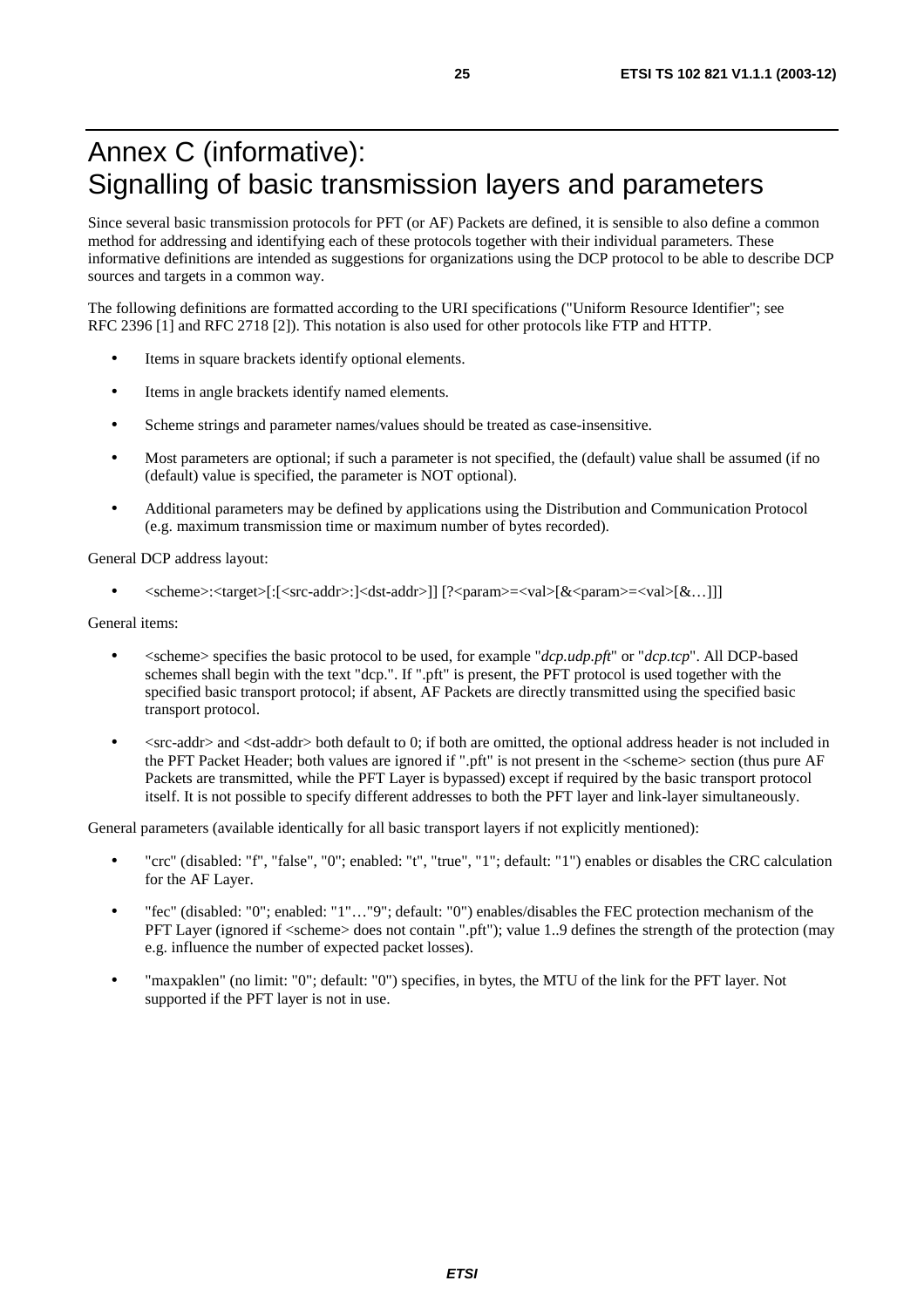# C.1 DCP over UDP/IP

- <scheme> has the value "dcp.udp[.pft]".
- <target> shall be a hostname or IP address preceded by "//".
- $\langle$ src-addr> is the UDP/IP port number at the source host in the range 0...(2<sup>16</sup>-1).
- $\lt$ dst-addr> is the UDP/IP port number at the destination host in the range 0...(2<sup>16</sup>-1).

EXAMPLE: dcp.udp.pft://192.168.0.1:3002?fec=9&crc=0.

# C.2 DCP over transparent (serial) links

- <scheme> has the value "dcp.ser[.pft]".
- <target> is a system specific device identifier, e.g. 'COM4' or '/dev/ttyS1'.
- $\leq$ src-addr> has the value of the PFT Packet Header field SRC, in the range 0...(2<sup>16</sup>-1).
- $\leq$ dst-addr> has the value of the PFT Packet Header field DST, in the range  $0 \dots (2^{16}-1)$ .

The following additional parameters are defined for this scheme:

- "bitrate" (numeric, e.g. "115200").
- "flowctrl" ("xonxoff", "rtscts"/"hw" or "none" (default)).

EXAMPLE 1: dcp.ser.pft:/dev/ttyS3:1:2?bitrate=4800&fec=4&flowctrl=hw.

EXAMPLE 2: dcp.ser:COM2:200?bitrate=115200.

# C.3 DCP to/from a file using File IO

- <scheme> has the value "dcp.file[.pft]".
- <target> shall be a system specific file name, including any path required.
- $\leq$ src-addr> has the value of the PFT Packet Header field SRC, in the range  $0 \dots (2^{16}-1)$ .
- $\leq$ dst-addr> has the value of the PFT Packet Header field DST, in the range 0...(2<sup>16</sup>-1).

EXAMPLE 1: dcp.file:/tmp/record\_1/test.dcp.

EXAMPLE 2: dcp.file.pft:c:\temp\test.dcp:99:100.

# C.4 DCP over TCP/IP

- <scheme> has the value "dcp.tcp[.pft]".
- <target> shall be a hostname or IP address preceded by "//".
- $\langle$ src-addr> is the TCP/IP port number at the source host in the range 0...(2<sup>16</sup>-1).
- $\leq$ dst-addr> is the TCP/IP port number at the destination host in the range 0...(2<sup>16</sup>-1).

EXAMPLE: dcp.tcp.pft://192.168.0.1:1002:3002?fec=1&crc=0.